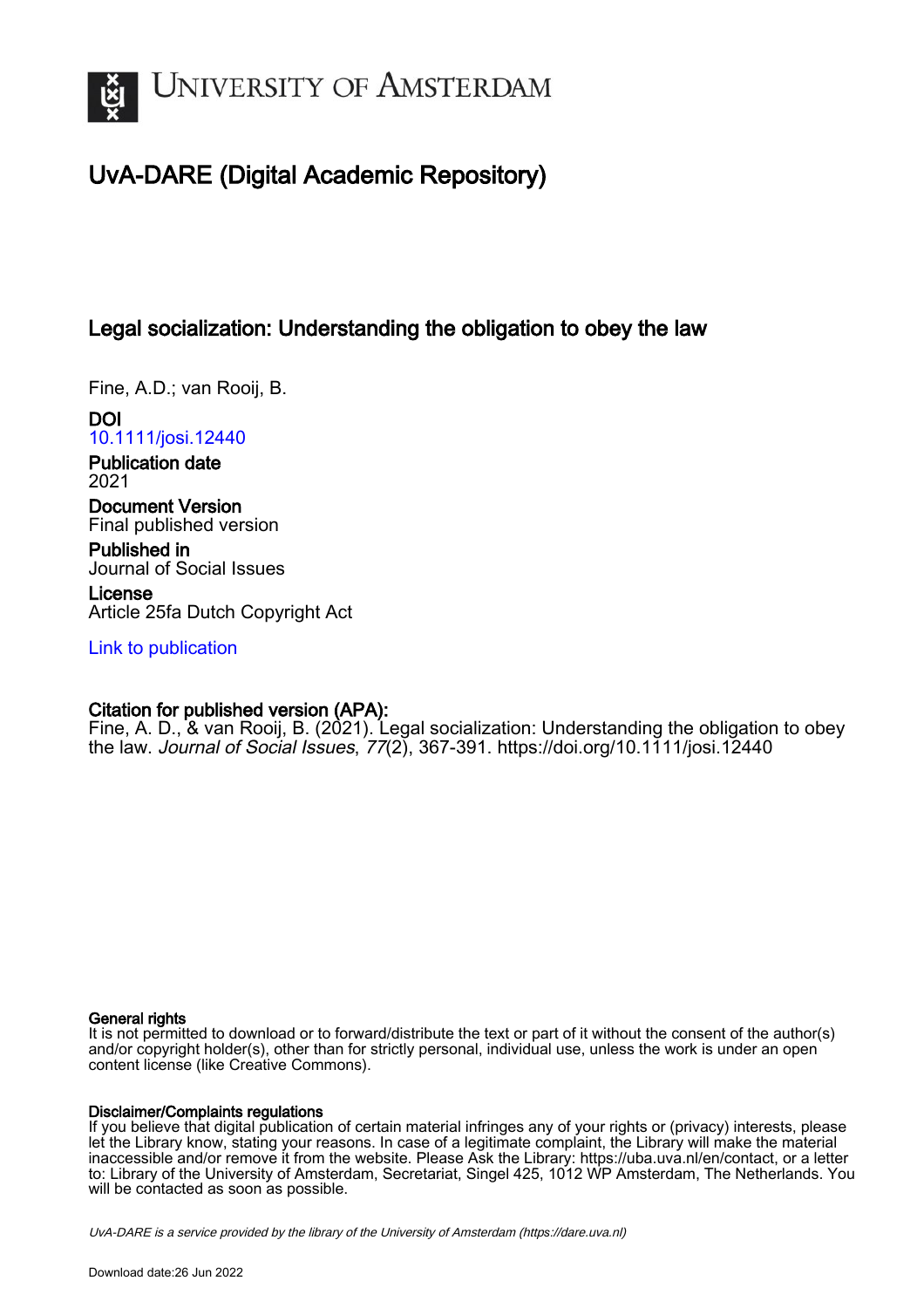**Social Issues** 

DOI: 10.1111/josi.12440

**ORIGINAL ARTICLE**



WILEY

# **Legal socialization: Understanding the obligation to obey the law**

Adam D. Fine<sup>1</sup> **Benjamin van Rooij**<sup>2</sup>

<sup>1</sup> Arizona State University, Arizona, USA <sup>2</sup> School of Law, University of Amsterdam, Amsterdam, The Netherlands

**Correspondence**

Adam Fine, 411 N Central Ave, Ste 633, Phoenix, AZ 85004, USA. Email: [adfine@asu.edu](mailto:adfine@asu.edu)

Adam Fine, School of Criminology and Criminal Justice, Arizona State University; Benjamin van Rooij, Amsterdam Law School, University of Amsterdam.

None of the analyses in the current article appear in other publications. Results from this project have not been disseminated at any academic conferences.

#### **Abstract**

During the emergence of the legal socialization field, the obligation to obey the law was central in theoretical and empirical approaches. Scholars in the last 50 years often noted that the obligation to obey the law (OOL) is vital for compliance, yet studies rarely empirically examined factors that promote the OOL. This study used data from 1000 adults stratified sampled to be nationally representative of the United States to examine how personal characteristics (i.e., impulsivity and morality), perceptions of the nonlegal social context (i.e., social bonds, teacher legitimacy, and parent legitimacy), and perceptions of the legal system context (i.e., deterrence and police procedural justice, distributive justice, bias, and legitimacy) are associated with the OOL. The results indicated that impulsivity, teacher legitimacy, deterrence, and perceptions of police legitimacy and bias were associated with the OOL. Implications for the next 50 years of legal socialization research are discussed.

#### **KEYWORDS**

deterrence, legal socialization, obligation to obey the law, police legitimacy, procedural justice

Laws form the backbone of our contemporary societies. To a certain extent, the legal system relies on deterrence to promote compliance, yet the effects of perceptual deterrence are limited (Nagin, [2013\)](#page-22-0) and relying on deterrence would require enormous resources. Consequently, legal systems must rely on individuals feeling obligated to obey the law (Justice & Meares, [2021;](#page-22-0) Tyler, [2006a\)](#page-24-0). When people feel obligated to obey the law (OOL), they are more likely to comply even when there is limited enforcement. That is, they comply out of a sense of duty that transcends the threat of punishment (Trinkner et al., [2018;](#page-24-0) Tyler, [2006b\)](#page-24-0). To have a functioning rule of law and effective

© 2021 The Society for the Psychological Study of Social Issues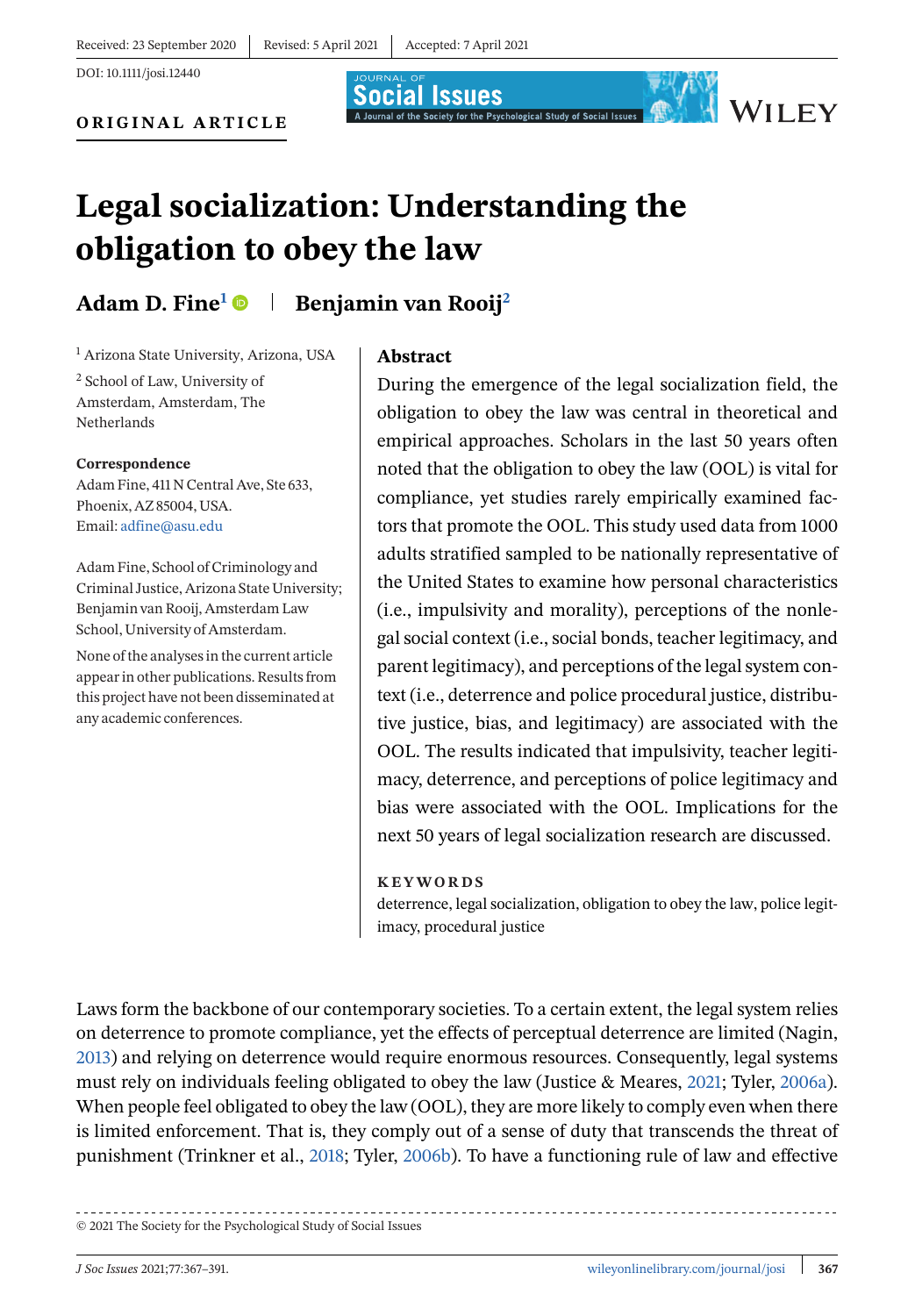legal system, the obligation to obey the law is vital, yet people vary in the extent to which they actually feel that obligation (Hirschi, [1969\)](#page-22-0). A key question, then, is why do people feel obligated to obey the law?

#### **Legal socialization and the obligation to obey the law**

In a broad sense, legal socialization refers to the process through which individuals develop their relationship with the law (Fine & Trinkner, [2020\)](#page-21-0). During the emergence of the legal socialization field during the 1960s and 1970s, the obligation to obey the law was central in the study of legal socialization. Hogan and Mills [\(1976,](#page-22-0) p. 262) cogently explained that legal socialization, "refers to those events that cause people to develop their particular (and usually favorable) orientations to the rules, values, and customs of their society. It follows from this that socialization provides the emotional basis for our feelings concerning the obligatory status of the law." As they put it simply, "Legal socialization, then, is to a large degree concerned with the developmental dynamics of the sense of legal obligation" (Hogan & Mills, [1976,](#page-22-0) p. 262). Indeed, Tapp [\(1971,](#page-23-0) p. 5), one of the pioneers of the field, explained that, "The term 'legal socialization' delineates that aspect of the

socialization process dealing with the emergence of legal attitudes and behaviors... Whether the term 'law,' 'norm,' or 'rule' is employed, all convey some obligation to obey and none is conceived without the possibility of disobedience." Today, scholars still proclaim that at its core, "The goal of legal socialization is to instill in people a felt obligation or responsibility to follow laws" (Tyler & Trinkner, [2018,](#page-24-0) p. 3).

In the last few decades, the study of the obligation to obey the law has been largely dominated by the procedural justice and legitimacy perspective. The scholarship in this area has primarily focused on how people's experiences with the legal system and its agents, especially police, shape perceptions of legitimacy (Tyler, [2017\)](#page-24-0). To the extent that individuals feel as though they or others have experienced procedural justice (PJ) when interacting with criminal justice system actors, they are more likely to perceive the system as more legitimate, and then feel more obligated to obey the law or officers' directives (Mazerolle et al., [2013;](#page-22-0) Reisig et al., [2012;](#page-23-0) Tankebe et al., [2016;](#page-23-0) Walters & Bolger, [2019\)](#page-24-0).

To date, this PJ-focused lens has dominated the study of the obligation to obey the law. As a result, research on the obligation to obey the law has mostly been focused on how people experience the legal system. Indeed, this comports with many of Max Weber's [\(1978,](#page-24-0) p. 37) original views on legitimacy and the OOL. Weber, for instance, argues "So far as it is not derived merely from fear or from motives of expediency, a willingness to submit to an order imposed by one man or a small group, always implies a belief in the legitimate authority (Herrschaftsgewalt) of the source imposing it." That is, the willingness to obey the law or the directives of a legal authority voluntarily and without coercion implies some belief in legitimacy.

However, this is a somewhat narrow view of what drives the general obligation to obey the law and is not necessarily one that Tyler put forth in some of his early work on the obligation to obey the law (2006a) or that fits with the original perspectives within pioneering legal socialization scholarship (see Tapp, [1971\)](#page-23-0). For instance, while Tyler [\(2006a\)](#page-24-0) measured legitimacy using support for legal authorities and the obligation to obey, he analyzed them largely separately because the correlation was weak in both waves of his study ( $r = .25-.26$ ,  $p < .001$ ). Further, the association between obligation and compliance with the law was approximately double the association between support for legal authorities and compliance. Indeed, Tyler [\(2006a,](#page-24-0) p. 50) indicated quite clearly that, "the two factors are largely distinct, although not totally so." A crucial point, then, is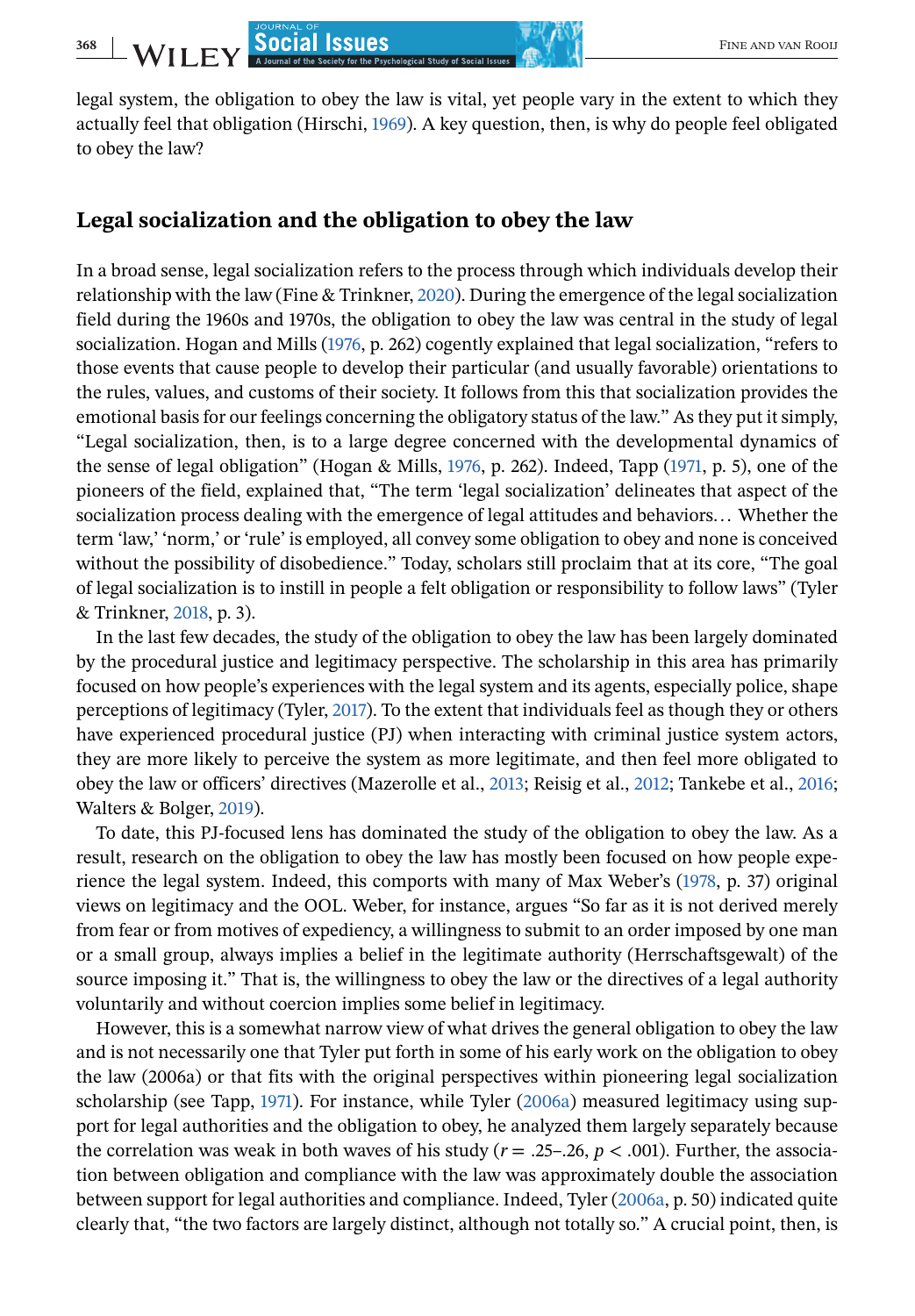that just because one perceives legal authority to be legitimate, one does not therefore necessarily feel strictly and universally obligated to obey the law. Within a framework of conditional logic of *if p then q*, it is not necessarily the case that if I perceive the police to be legitimate (*p*), then I feel obligated to obey the law (*q*). One can reasonably perceive the police to be legitimate yet not feel obligated to obey the law, just as one can reasonably feel the police are not legitimate yet still feel obligated to obey the law. Other factors outside of police legitimacy may influence the felt obligation to obey the law.

#### **A broader view of the obligation to obey the law**

Perhaps the most compelling theoretical views of the obligation to obey the law derive from the legal socialization field's pioneers during the 1960s and 1970s (Tapp, [1971;](#page-23-0) Tapp & Kohlberg, [1971;](#page-23-0) Tapp & Levine, [1974\)](#page-23-0). Based on reviewing this body of work, we have devised a theoretical framework for organizing the constellation of factors that may impact the felt obligation to obey the law (Figure [1\)](#page-4-0). The first area pertains to one's personal characteristics and traits, including their personality, morals, and values. For instance, self-control may play an integral role in impacting individuals' perceptions of the law and their relationships with legal authority in general. Jackson et al. [\(2020a\)](#page-22-0) recently provided a robust review of this literature and provided a guiding frame-work (see also Jackson et al., [2020b\)](#page-22-0). For instance, Reisig et al. [\(2011\)](#page-23-0) found that those who were more impulsive reported higher levels of legal cynicism, indicating that impulsivity may undermine the extent to which individuals feel that the law is binding (see also Kaiser & Reisig,  $2019$ ; Nivette et al., [2019,](#page-23-0) [2020\)](#page-23-0).

Beyond self-control, morality and values may matter. When the law is compatible with one's personal moral views, compliance occurs effortlessly and almost unconsciously. Rather than be a conscious, rational process, the extent to which one feels obligated to obey the law reflects the congruence between one's existing values and the morality of the law. As Kelman [\(1961,](#page-22-0) p. 66) explains, "Its manifestation depends neither on observability by the influencing agent nor on the activation of the relevant role, but on the extent to which the underlying values have been made relevant by the issues under consideration." Indeed, empirical evidence suggests that morality is vital in legal socialization (Fagan & Tyler, [2005;](#page-21-0) Tyler, [2006a\)](#page-24-0) and is associated with the obligation to obey the law (Fine et al., [2016\)](#page-21-0).

Second, legal socialization scholars have long argued that despite its name, legal socialization is also driven by a variety of non-legal forces (see Tapp & Kohlberg, [1971;](#page-23-0) Tapp & Levine, [1974;](#page-23-0) Tapp, [1991;](#page-23-0) Trinkner & Tyler, [2016;](#page-24-0) Fine & Trinkner, [2021\)](#page-21-0). Primarily, concerns about "gaining approval or avoiding disapproval" from others impact one's behavior (Kelman, [1961,](#page-22-0) p. 62). The individual is driven to comply with or break the law "because it is instrumental in the production of a satisfying social effect" (Kelman, [1961,](#page-22-0) p. 62). That is, the extent to which we feel obligated to obey the law would then be driven at least in part by social influence and social bonds. Further, perhaps the most cogent description of the value of non-legal forces in recent years comes from the account by Trinkner and Cohn [\(2014,](#page-24-0) p. 603), in which the authors explain that "lawrelated norms are encoded within the rules of a multitude of different social institutions, each featuring their own socializing agents." Focusing on police, teachers, and parents, Trinkner and Cohn (p. 615) conclude that, "the internalization of law-related norms are also driven by one's social environment." Echoing Tapp [\(1991\)](#page-23-0), they argue that both parents and teachers are vital extralegal authorities who socialize children's relationships with rules, laws, and authority, which helps them develop their own views of how much they feel obligated to follow the law. Indeed,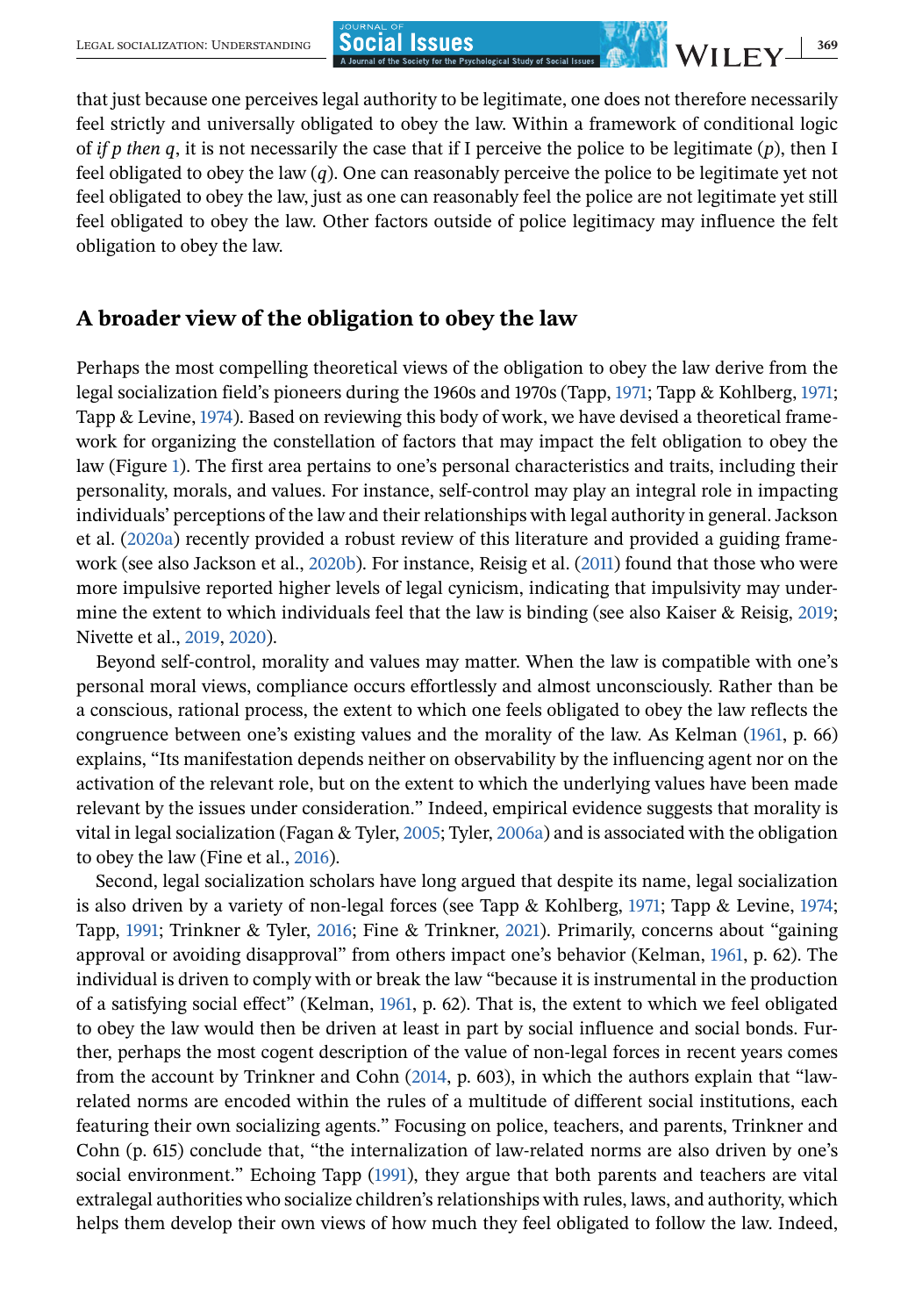<span id="page-4-0"></span>

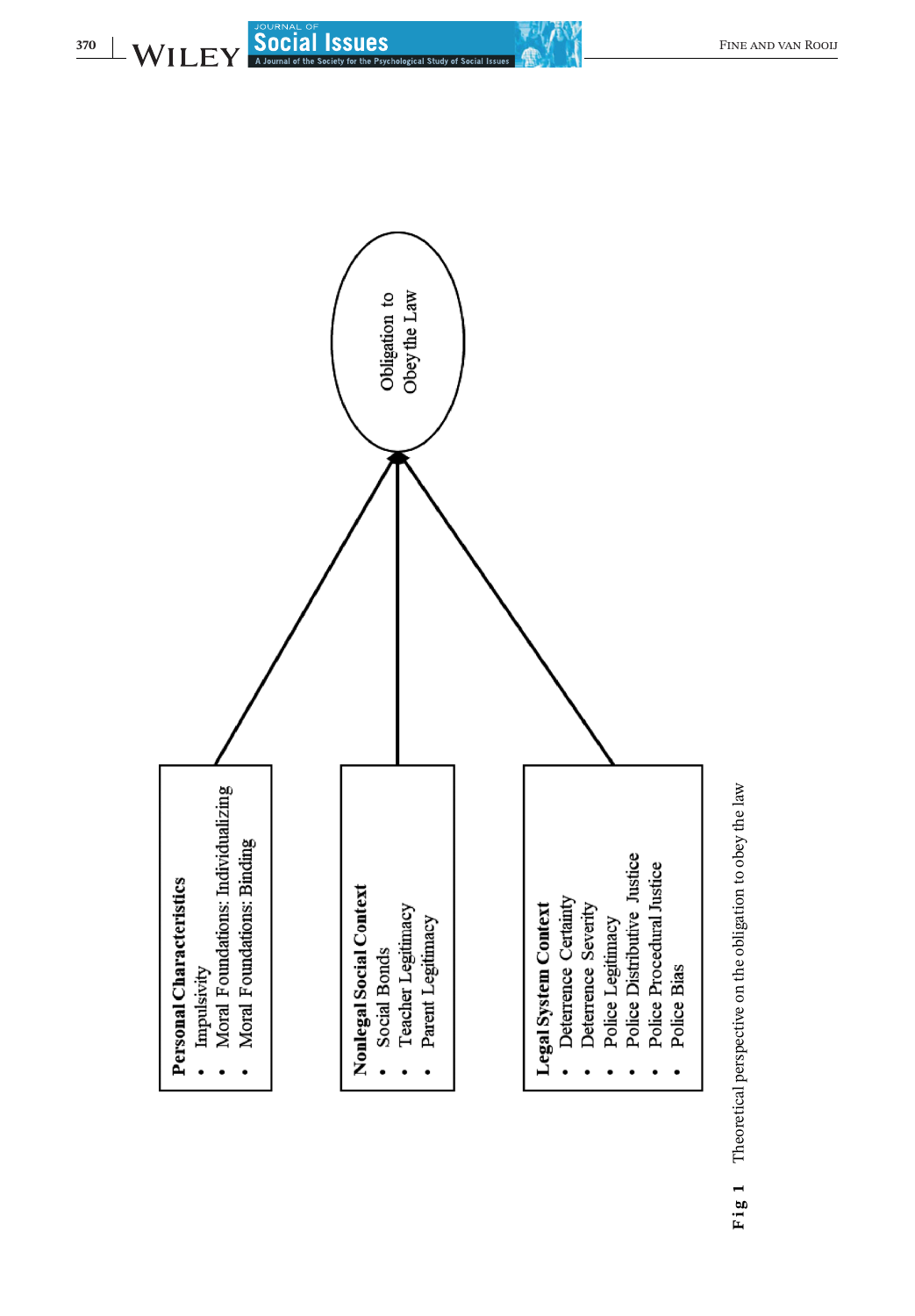empirical evidence suggests that parents may influence youths' obligation to obey the law, though the evidence is not yet causal (Fine et al., [2020\)](#page-21-0).

Third, there is the legal context, which has garnered the most attention in the recent literature on the felt obligation to obey the law. Building upon Kelman's [\(1961\)](#page-22-0) initial theorizing, Hogan and Mills [\(1976,](#page-22-0) p. 273) subsequently argued that for laws to be perceived as personally obligatory, they must be enacted and enforced by a legitimate authority. To the extent that the authority is, "regarded as credible, as worthy of respect and veneration, as authentically concerned with the welfare of its constituency, as an exemplar of probity and integrity," the public will feel obligated to obey the law. Further, the law must be fair, just, and unbiased, in that "no particular subgroup should be singled out for special abuse." Finally, the law must be viewed as consonant with one's values and principles. To this day, the field tends to prioritize examining the effect of views of legal authority on the obligation to obey (Trinkner, [2019;](#page-24-0) Tyler, [2006b\)](#page-24-0).

At the same time, within the legal context, deterrence may also shape the felt obligation to obey (Tyler, [2006a;](#page-24-0) Tyler & Trinkner, [2018\)](#page-24-0). Deterrence theory suggests that when the costs of crime outweigh the benefits, crime will not occur (Lee et al., [2018;](#page-22-0) Loughran et al., [2012\)](#page-22-0). To the extent that individuals report more perceptual deterrence, they also feel more obligated to obey the law. This may speak to coerced obligation out of fear, pragmatism, or a dull compulsion rather than truly free consent (Nix et al., [2019;](#page-23-0) Posch et al., [2020\)](#page-23-0). Indeed, as Tapp [\(1971,](#page-23-0) p. 6) noted, "There is little doubt from a social psychological perspective that a simple increment in punishment or the threat thereof usually will result in overt obedience."

## **Present study**

This study seeks to move the field of legal socialization forward by examining to what extent the felt obligation to obey the law is rooted in people's personal characteristics, their perceptions of the nonlegal social context, and their perceptions of the legal system context (Figure [1\)](#page-4-0). It seeks to understand what shapes the obligation to obey the law, and thus offers a multi-dimensional view of the OOL in legal socialization. Personal characteristics we expected to be associated with the OOL were impulsivity (McLean et al., [2019;](#page-22-0) Nivette et al., [2019\)](#page-23-0) and morality (Tyler, [2006a;](#page-24-0) Tyler & Trinkner, [2018\)](#page-24-0). Nonlegal social context variables we expected to be associated with the OOL were social bonds (Humphrey & Van Brunschot, [2018;](#page-22-0) Kelman, [1961;](#page-22-0) Sampson & Laub, [1990\)](#page-23-0), teacher legitimacy (Tapp, [1991;](#page-23-0) Trinkner & Cohn, [2014\)](#page-24-0), and parent legitimacy (Tapp, [1991;](#page-23-0) Trinkner & Cohn, [2014\)](#page-24-0). Finally, legal context variables we expected to be associated with the OOL were perceptions of police procedural justice, distributive justice, bias, and legitimacy (Gau, [2014;](#page-21-0) Tyler, [2006a\)](#page-24-0), as well as perceptual deterrence (Tyler, [2006a;](#page-24-0) Tyler & Trinkner, [2018\)](#page-24-0). We included demographic covariates such as age and gender considering prior work indicates their value in legal socialization (Tyler, [2006a\)](#page-24-0). We expected that even after accounting for the legal context, personal characteristics and nonlegal social context variables would be associated with the felt obligation to obey the law.

## **METHOD**

## **Participants**

Using Prolific Academic, 1000 adults in the United States of America were sampled. Prolific Academic uses a stratified sampling approach in which the final intended sample size is divided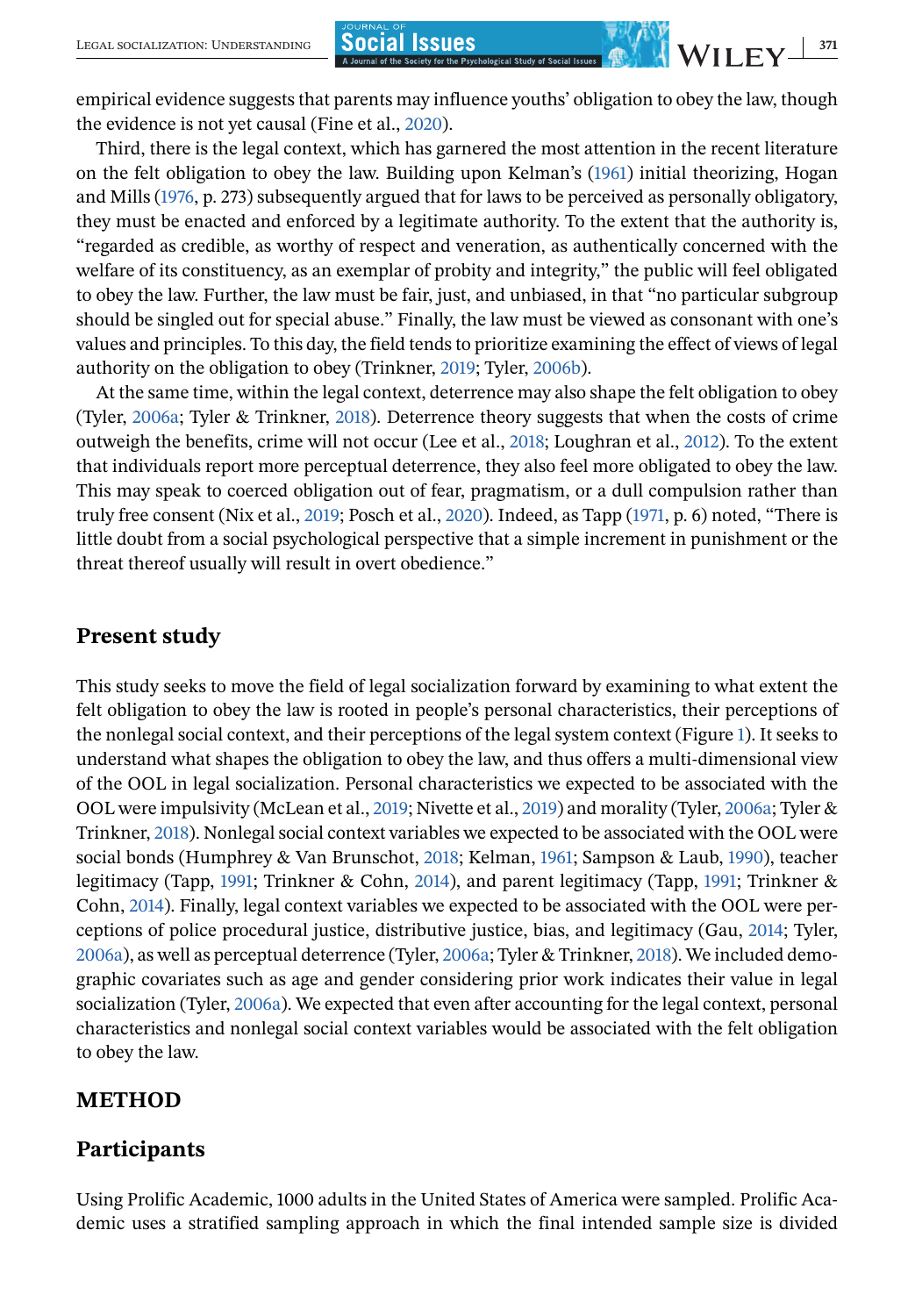#### **Table 1** Demographic characteristics

| Gender (%)         |           |
|--------------------|-----------|
| Male               | 48.6      |
| Female             | 51.4      |
| Age $(M)$          | 45.35     |
| SD                 | 15.2      |
| Range              | $18 - 84$ |
| Race/Ethnicity (%) |           |
| White              | 75.1      |
| Black              | 13.1      |
| Asian              | 6.6       |
| Multi              | 2.8       |
| Other              | 2.4       |

*Note*. *N* = 1,000.

into subgroups with the same demographic proportions (age, gender, and race/ethnicity) as the national population based on estimates from the U.S. Census Bureau [\(https://www.census.gov/\)](https://www.census.gov/). Individuals are invited to participate in the survey until the stratified subsample in which they belong is filled. Cross stratifying based on age (five 9-year brackets: 18–27, 28–37, 38–47, 48–57, and 58+), gender (male and female), and race/ethnicity (White, Black, Asian, Mixed, Other) brackets yields 50 subgroups.

By definition, Prolific samples are non-probability convenience samples, and while no sample can ever be completely nationally representative (Couper, [2017;](#page-21-0) Zhang et al., [2017\)](#page-24-0), this stratified sampling yields greater generalizability. Further, while internet use is not universal (Couper, [2017\)](#page-21-0) and opt-in internet surveys have non-response error (Couper et al., [2018\)](#page-21-0), they can be as accurate as random digit dial telephone surveys (Ansolabehere & Schaffner, [2014;](#page-21-0) Hines et al., [2010\)](#page-22-0) and social desirability may be lower for such internet-based samples versus offline samples (Zhang et al., [2017\)](#page-24-0). Best practices include asking multiple attention check questions throughout the survey to screen out participants who are not paying attention or who may experience survey fatigue. We also specifically designed this short survey for this particular study in order to reduce survey fatigue. Out of the 1000 initial participants, five missed the two attention check questions. Those individuals were replaced with new participants from the same recruitment bracket so that the final sample size was 1000. Participants' demographic characteristics are reported in Table 1.

## **Measures**

#### Obligation to obey the law

We used the 12-item Rule Orientation scale (Fine et al., [2016,](#page-21-0) 2020) that was developed to measure the felt obligation to obey the law. The scale assesses how much people feel obligated to obey the law even within a variety of circumstances wherein violating the law may be perceived to be acceptable (see Appendix). Earlier work has validated this scale, showing it is highly correlated with Tyler's original scale, follows the same age-graded trend (Fine et al., [2020\)](#page-21-0), and has good convergent and divergent validity with key legal and moral reasoning scales (Fine et al., [2016\)](#page-21-0).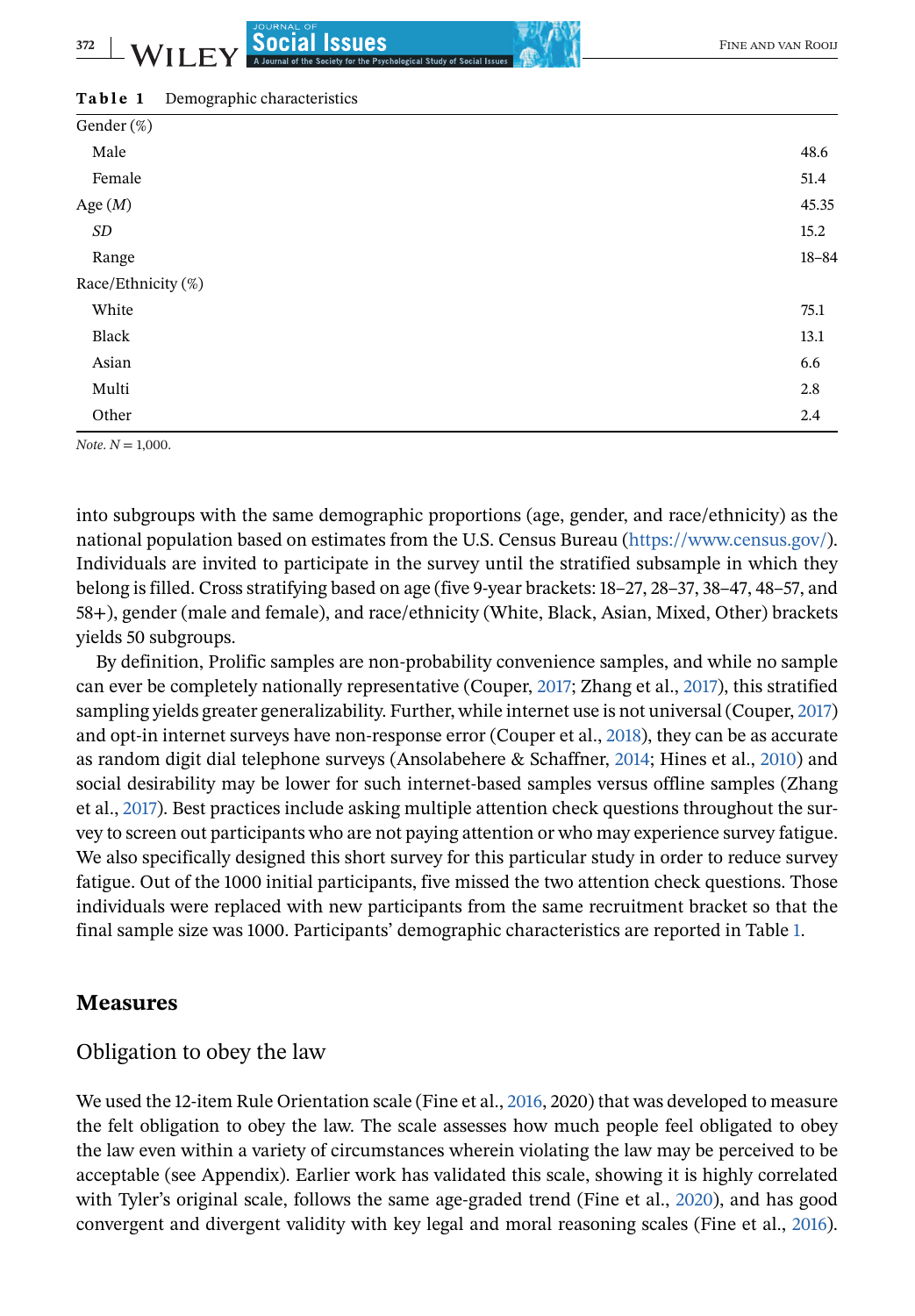Answer choices were given on a scale of 1 (*Strongly Disagree*) to 7 (*Strongly Agree*). Items were reverse-scored and mean-scored such that higher average scores indicated more OOL. Descriptive statistics and reliability coefficients for this and all study measures are presented in Table [2,](#page-8-0) and the items are presented in the Appendix.

## Police legitimacy

Perceptions of police legitimacy were assessed using Tyler's four items that tap police legitimacy through support for the police (Tyler, [2006a,](#page-24-0) p. 48; e.g., "I have a great deal of respect for the police"; "I feel people should support the police.") Responses were provided on a four-point response scale from *Strongly Disagree* to *Strongly Agree*. Higher mean scores indicated more police legitimacy.

## Police bias

Perceptions of police bias were assessed using four items (e.g., "Police treat people differently depending on their race/ethnic group"; "Police treat people different depending on the neighborhoods they are from"; see Fine et al., [2020\)](#page-21-0). Items used a five-point response scale from *Strongly Disagree* to *Strongly Agree*. Higher mean scores indicated more police bias.

## Police procedural justice

Perceptions of police procedural justice (Tyler & Jackson, [2014\)](#page-24-0) were assessed using three items (e.g., "How often (if ever) do you think the police in your neighborhood make fair and impartial decisions in the cases they deal with?; "How often (if ever) do you think the police in your neighborhood explain their decisions to the people they deal with?"). Responses were provided on a five-point scale from *Never* to *Always*. Higher mean scores indicated more police procedural justice.

## Police distributive justice

Perceptions of police distributive justice were assessed using five items (e.g., "The police provide the same level of security to all community members"; "The police provide the same quality of service to all community members"; "The police deploy their resources in this city in an equitable manner.") Responses were on a five-point scale from *Strongly disagree* to *Strongly agree*. Higher mean scores indicated more police distributive justice.

## Impulsivity

Impulsivity was measured using the eight-item impulsivity subscale of the Weinberger Adjustment Inventory (Weinberger & Schwartz, [1990\)](#page-24-0). Example items include "I should try harder to control myself when I'm having fun"; "I do things without giving them enough thought".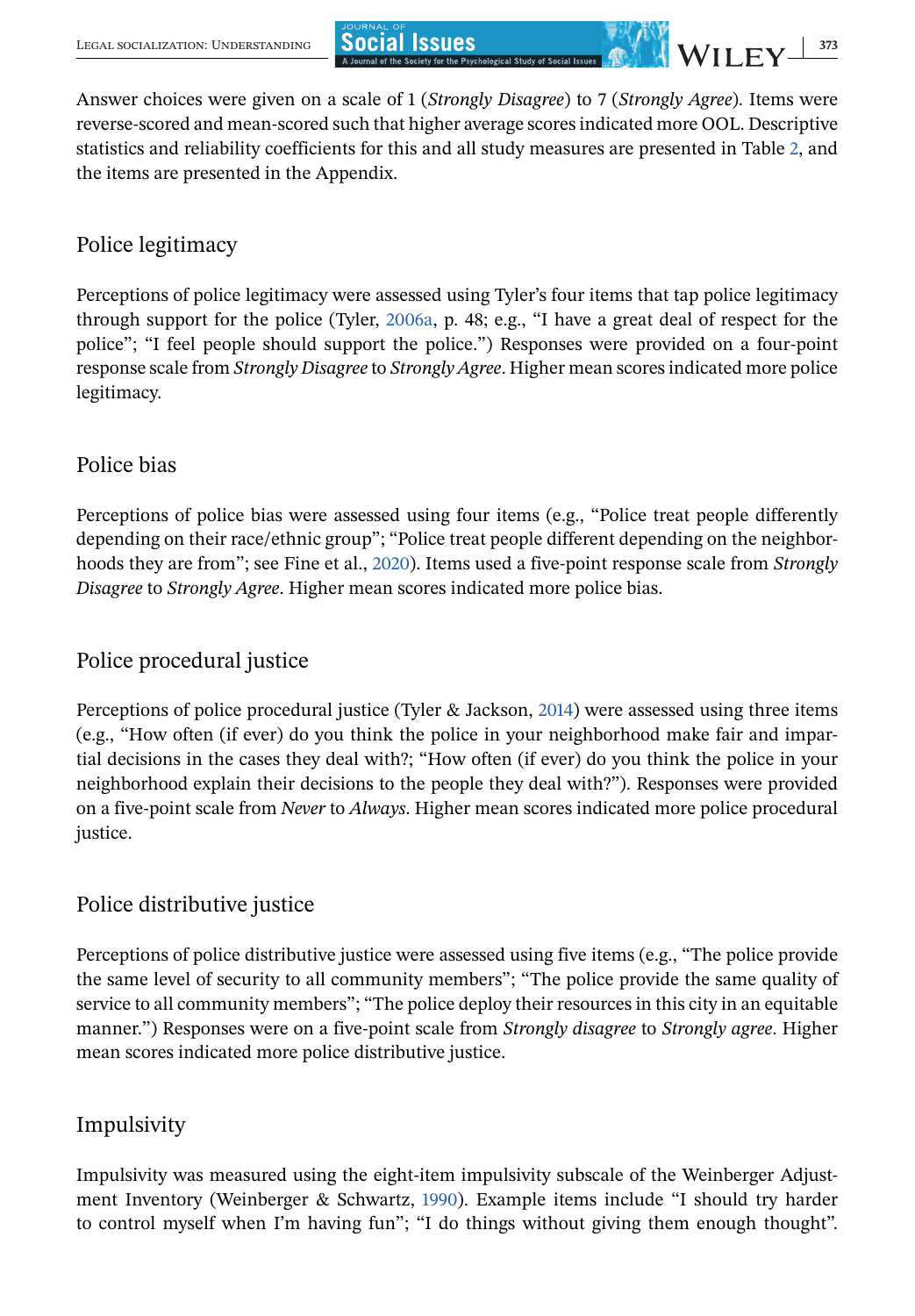Table 2 Descriptive statistics and bivariate correlations **Table 2** Descriptive statistics and bivariate correlations

<span id="page-8-0"></span>

|                                                                                                  | Descriptive sources and the present |                |                      | טבנטני שני בטבע |            |           |           |                |          |           |                 |              |                |    |
|--------------------------------------------------------------------------------------------------|-------------------------------------|----------------|----------------------|-----------------|------------|-----------|-----------|----------------|----------|-----------|-----------------|--------------|----------------|----|
| Variable                                                                                         | M(SD)                               | Η              | $\mathbf{\tilde{z}}$ | S               | 4          | 5         | $\bullet$ | $\overline{ }$ | $\infty$ | $\bullet$ | $\overline{10}$ | $\mathbf{u}$ | $\overline{a}$ | 13 |
| 1. Obligation to<br>obey the law                                                                 | $(1.22)$<br>4.47                    | $\overline{6}$ |                      |                 |            |           |           |                |          |           |                 |              |                |    |
| legitimacy<br>2. Police                                                                          | $2.76(.93) .39***$                  |                | 95                   |                 |            |           |           |                |          |           |                 |              |                |    |
| 3. Police bias                                                                                   | $3.57(.98) - 37***$                 |                | $-62***$             | 88.             |            |           |           |                |          |           |                 |              |                |    |
| procedural<br>justice<br>4. Police                                                               | 3.49 $(.83)$ .28***                 |                | $.75***$             | $-55***$        | .85        |           |           |                |          |           |                 |              |                |    |
| distributive<br>justice<br>5. Police                                                             | $(1.21)$<br>3.05                    | $.33***$       | $.78***$             | $-67***$        | $.73***$   | 06        |           |                |          |           |                 |              |                |    |
| 6. Impulsivity                                                                                   | $1.86(.74) -28***$                  |                | $-12***$             | $\overline{18}$ | $-12***$   | $-0.0$ ** | 82        |                |          |           |                 |              |                |    |
| 7. Deterrence<br>perceived<br>severity                                                           | (.54)<br>4.66                       | $.18***$       | $\overline{5}$       | $-0.3$          | $.07***$   | ō.        | $-25***$  | 89             |          |           |                 |              |                |    |
| 8. Deterrence<br>perceived<br>certainty                                                          | (1.34)<br>5.56                      | $.25***$       | $.17***$             | $-12***$        | $.12***$   | $.12***$  | $-24***$  | $.37***$       | Só       |           |                 |              |                |    |
| 9. Social bonds                                                                                  | 4.51 (.63) $.11***$                 |                | $16***$              | $-10**$         | $.14***$   | $.16***$  | $-10**$   | 80.            | $.12***$ | .82       |                 |              |                |    |
| legitimacy<br>10. Teacher                                                                        | 3.52 $(.73)$ .29***                 |                | $.36***$             | $-25***$        | $.28***$   | $.30***$  | $-18***$  | $.13***$       | $.22***$ | $.17***$  | 85              |              |                |    |
| legitimacy<br>11. Parent                                                                         | 3.69 $(.72)$ .26***                 |                | $.36***$             | $-24***$        | $.25***$   | $.28***$  | $-23***$  | $.13***$       | $.18***$ | $.30***$  | $.46***$        | 83           |                |    |
| individualizing<br>foundations<br>12. Moral                                                      | (.73)<br>3.90                       | <b>ic</b>      | io.                  | SO.             | $\ddot{c}$ | $-07*$    | $-13***$  | $.19***$       | $.16***$ | $.12***$  | $.09**$         | $.09**$      | Ľ.             |    |
| foundations<br>binding<br>13. Moral                                                              | (1.08)<br>2.64                      | $.23***$       | $54***$              | $-32***$        | $.35***$   | $48***$   | 5.        | io-            | $.14***$ | $.20***$  | $.25***$        | $.32***$     | $.18***$       | 89 |
| Note. Cronbach's alphas are on the diagonal.<br>$*_{p} < .05.$ $**_{p} < .01.$ $***_{p} < .001.$ |                                     |                |                      |                 |            |           |           |                |          |           |                 |              |                |    |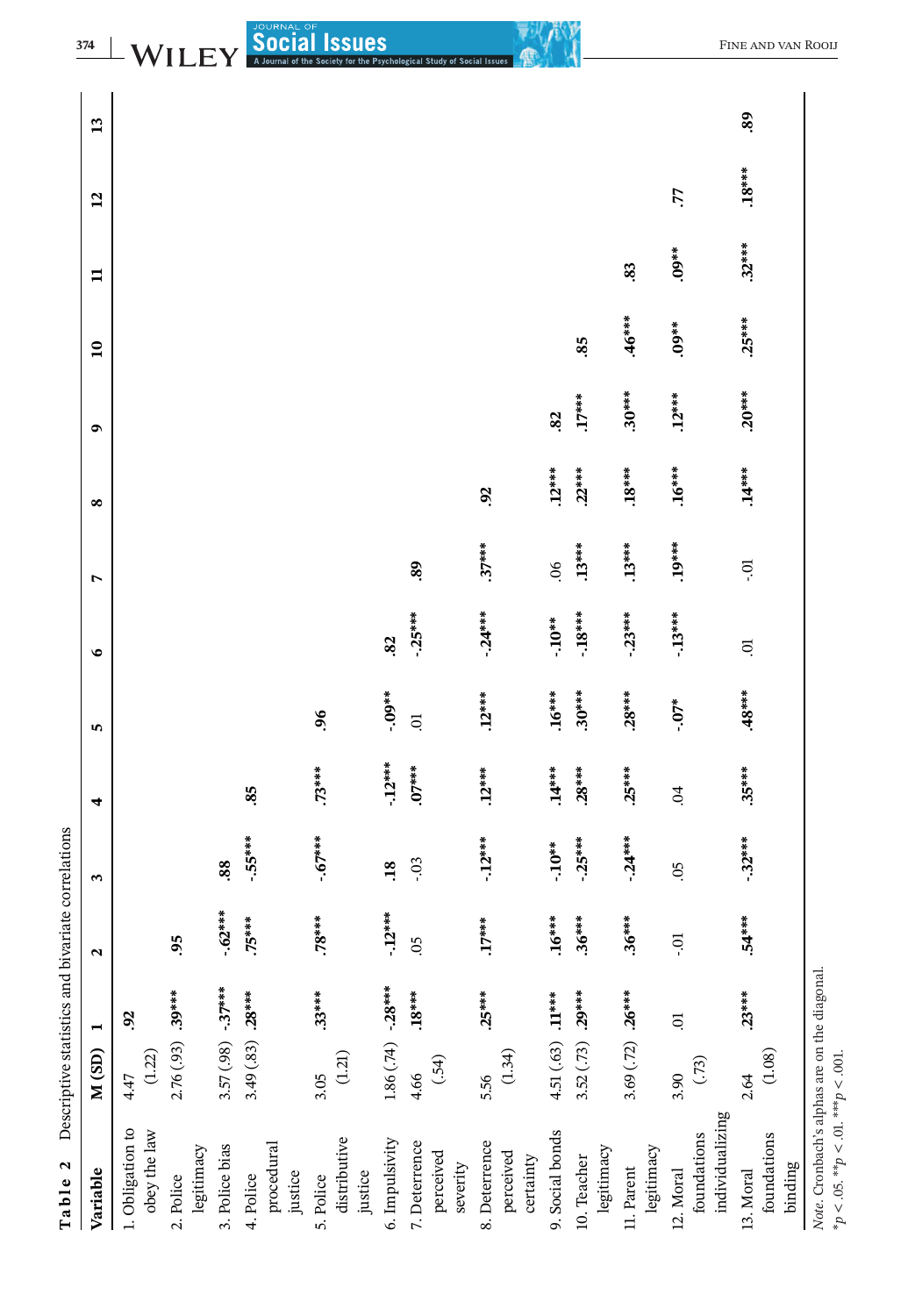Responses were provided on a five-point scale and averaged so that higher scores indicated more impulsivity (i.e., less self-control).

## Perceptual deterrence

We measured two aspects of deterrence using Roche and colleagues' recent scales (Roche et al., [2020\)](#page-23-0). Following their approach, we asked respondents how small or big of a problem (1 = *Very small* to 5 = *Very big*) the punishments would create in their life if they were caught and convicted of committing six different crimes (drunk driving, buying illegal drugs, theft, assault, burglary, and robbery). The items were scored such that higher values indicated larger perceived severity. To measure respondents' perceptions of the likelihood of being arrested, we asked them to imagine they committed the same six crimes, but then asked them instead to estimate how likely or unlikely, on a scale of 1 (*Extremely unlikely*) to 7 (*Extremely likely*), it was that they would be caught. Responses were averaged such that higher values indicated higher perceived certainty.

## Social bonds

Social bonds are typically measured along three dimensions: attachment (e.g., I am very close with...), commitment (e.g., "It is important for me to be a good..."), and involvement (e.g., "I am actively involved with... "). Based on prior work (Grindal, [2017\)](#page-22-0), respondents answered each of those three questions on a scale of 1 (*Strongly disagree*) to 5 (*Strongly agree*), to indicate their social bonding to their friends and family, yielding a total of six items. The items were averaged to give an overall metric for social bonds to friends and family.

## Parent and teacher legitimacy

Trinkner and colleagues [\(2012\)](#page-24-0) used Sunshine and Tyler's [\(2003\)](#page-23-0) police legitimacy scale to create a measure of parental legitimacy. Considering we were sampling adults, we required them to reflect on their parent and teacher legitimacy from when they were growing up. As such, we changed the instructions to read, "When I was growing up... ", edited the items so that they read in the past tense (e.g., "I thought... "), and also omitted one item ("Families work best when people listen to their parents") because it would not directly translate to the school environment. Respondents reported their agreement with each item on a four-point Likert from *Strongly disagree* to *Strongly agree*. Responses to the nine items were averaged such that higher values indicated more parent and teacher legitimacy.

## Moral foundations

Participants completed the 20-item version (see Smith et al., [2017\)](#page-23-0) of Graham et al. [\(2009\)](#page-21-0) Moral Foundations Questionnaire. Items were delivered in two blocks. The first block began with the prompt, "*When you decide whether something is right or wrong, to what extent are the following considerations relevant to your thinking?*" Participants responded on a scale of 1 (*Not at all relevant*) to 6 (*Extremely relevant*) to 10 items (e.g., "Whether or not someone violated standards of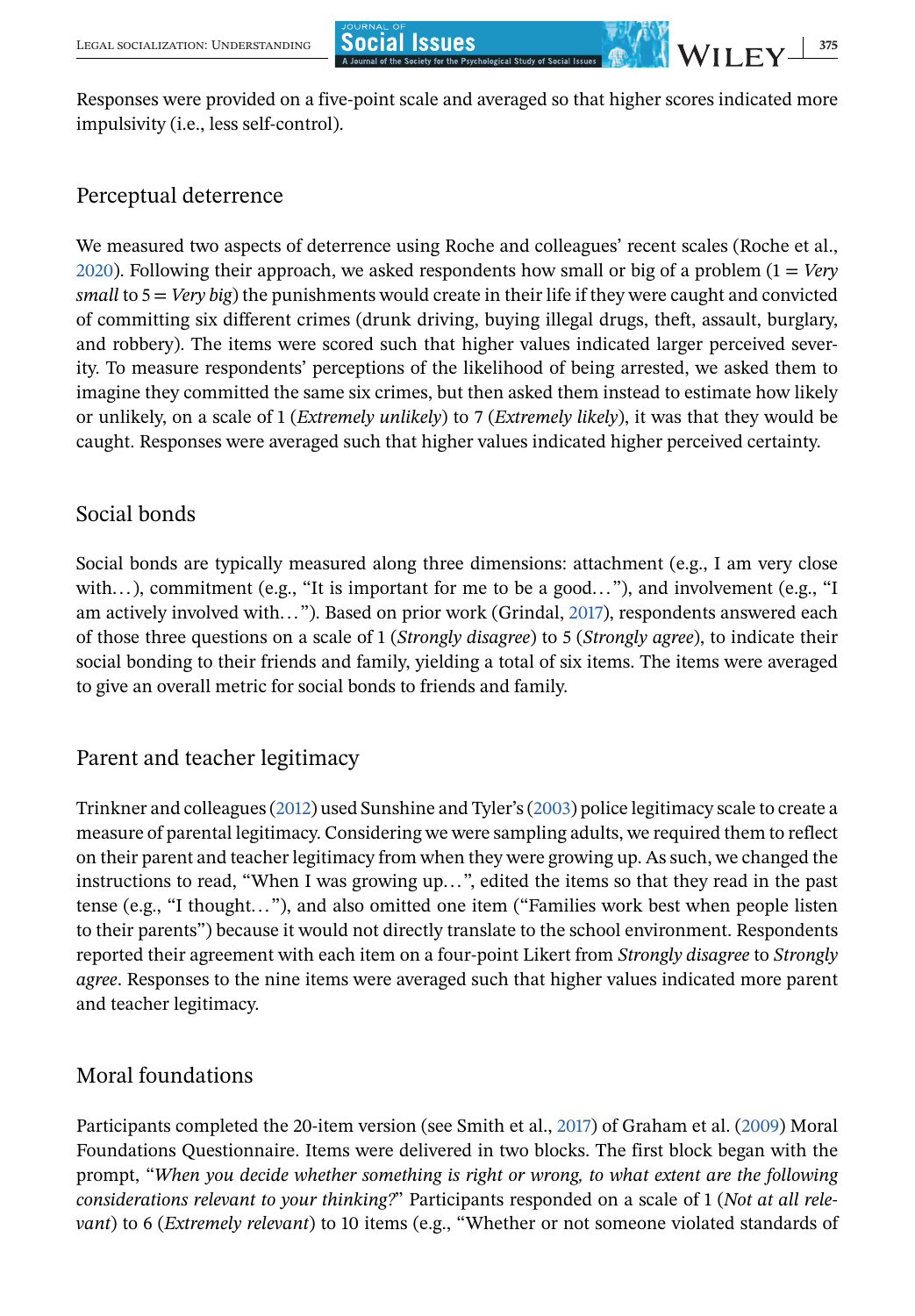purity and decency"; "Whether or not someone suffered emotionally"). The second block began with the text, *"Please read the following sentences and indicate your agreement or disagreement."* Using a six-point response scale from *Strongly disagree* to *Strongly agree*, participants rated their agreement with 10 more items (e.g., "Compassion for those who are suffering is the most crucial virtue"; "Justice is the most important requirement for a society"). Morality researchers divide moral foundations into individualizing and binding (Haidt, [2012;](#page-22-0) Vaughan et al., [2019\)](#page-24-0). Individualizing foundations, which include care and fairness, focus primarily on moral concerns about individuals. Those scoring higher (vs. lower) in individualizing would consider it more wrong to treat another person unfairly. Binding moral foundations, such as authority, loyalty, and purity, elicit moral concerns for one's collective groups. Those scoring higher (vs. lower) on binding would consider it more wrong to disregard a group's hierarchy and traditions or to be disloyal to one's group members. This empirically validated categorization process is widely used in the morality literature (Vaughan et al., [2019\)](#page-24-0). Of the 20 total items, eight tap individualizing and 12 tap binding moral concerns. The internal consistencies were similar to those of other studies (Vaughan et al., [2019\)](#page-24-0). The correlation between the individualizing and binding measures was small, indicating that as intended, they appear to assess largely distinct constructs.

#### **Analytic plan**

All analyses were conducted in Mplus version 8. First, a confirmatory factor analysis (CFA) was run using the 28 items in the following measures: obligation to obey the law, police legitimacy, police bias, police procedural justice, and police distributive justice. In our case, we used the CFA results to validate that the measures were separable. Because of the nature of the individual items and the response options, we treated all ordinal items as categorical variables within the CFA as is recommended in Mplus (Muthén & Kaplan, [1985\)](#page-22-0). Second, a bivariate correlation matrix was produced to examine associations between key study measures. Third, a series of ordinary least squares regression models was fit in order to accomplish three objectives: (1) identify which variables were associated with the obligation to obey the law; (2) examine how much variance was explained; and (3) identify any collinearity issues (i.e., high levels of interdependence among predictors) that may cause variance inflation (Thompson et al., [2017\)](#page-23-0) in the final structural equation model. The first model regressed the obligation to obey the law on the covariates (age, gender, and race/ethnicity) and the personal characteristics (impulsivity, moral foundations internalizing, and moral foundations binding), the nonlegal social context (social bonds, teacher legitimacy, and parent legitimacy), and deterrence severity and deterrence certainty variables. Beginning with the second model, other components of the legal system context were added in a hierarchical fashion. The second model added police legitimacy. Police legitimacy was added before other perceptions of police because it is a more proximate predictor of the obligation to obey the law within the procedural justice framework. The third model added perceptions of police bias, police procedural justice, and police distributive justice. To identify collinearity issues, researchers often use a variance inflation factor (VIF) of either 5 or 10 (Craney & Surles, [2002;](#page-21-0) Thompson et al., [2017\)](#page-23-0). VIF values were less than 5, suggesting that multicollinearity was not an issue.

Finally, path analysis tested the model presented in Figure [2\(a\).](#page-11-0) The standard maximum likelihood estimator (ML) was utilized in Mplus version 8. Significance tests for the indirect effects were calculated using bootstrapped standard errors (10,000 samples) and 95% bias-corrected confidence intervals (Allison, [2018;](#page-21-0) Preacher & Hayes, [2008\)](#page-23-0). A benefit of this approach is that traditional *p*-values assume a symmetric distribution using a symmetric CI, whereas the bias-corrected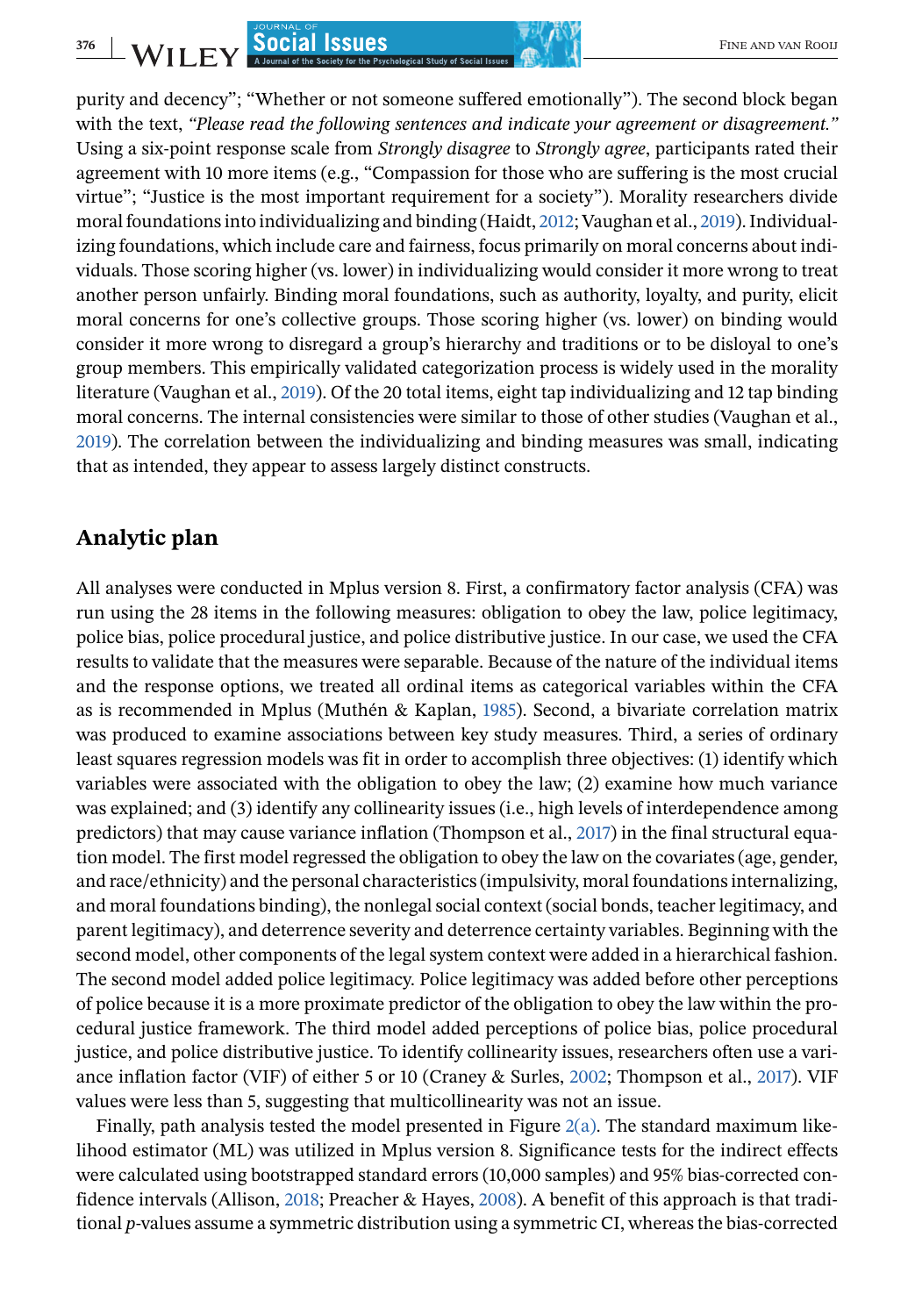<span id="page-11-0"></span>

**Fig 2** Path model. *Note*. Solid lines indicate significant paths. Dotted lines indicate paths that were not statistically significant, *p* > .05

bootstrapped confidence intervals do not place such a restriction on the data (Muthén et al., [2017\)](#page-22-0). Bootstrapped methods are typically recommended for mediation analyses (Mallinckrodt et al., [2006;](#page-22-0) Pituch et al., [2006\)](#page-23-0). The obligation to obey the law was modeled as a latent endogenous variable predicted by all key study variables (police legitimacy, police bias, police procedural justice, police distributive justice, impulsivity, deterrence severity, deterrence certainty, social bonds,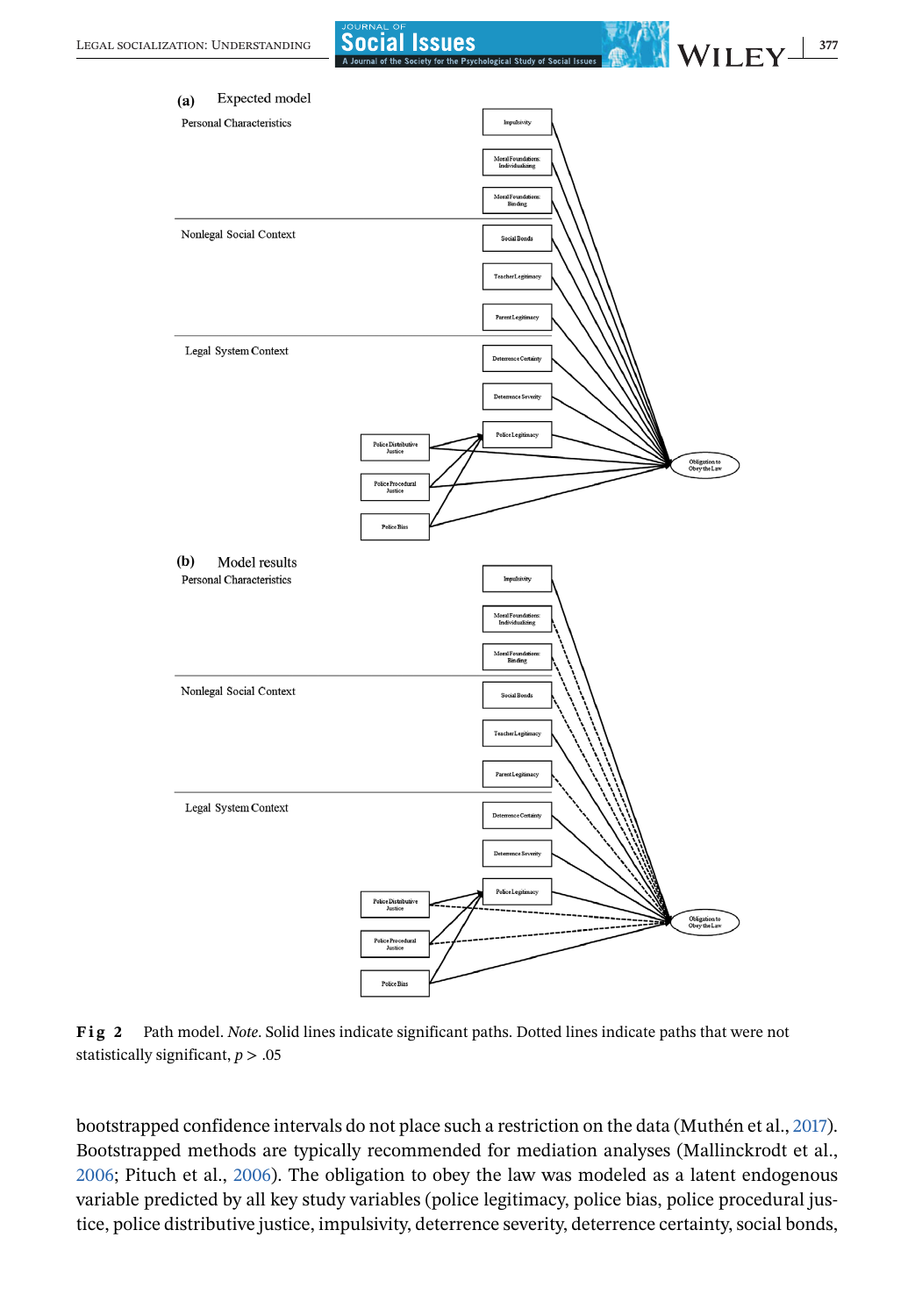teacher legitimacy, parent legitimacy, moral foundations internalizing, and moral foundations binding) and covariates (age, gender, and race/ethnicity). Race/ethnicity was dummy coded so that the parameter estimates for Black, Asian, multi-race/ethnicity, and other reflected comparisons with the White participants.

In line with the procedural justice framework (Tyler, [2017;](#page-24-0) Walters & Bolger, [2019\)](#page-24-0), police legitimacy was positioned as the mediator of the associations between police distributive justice, procedural justice, and bias on the obligation to obey the law. The default in Mplus is to estimate correlations between exogenous predictor variables. Because police legitimacy was considered as a mediating variable, it would no longer be considered exogenous, so we modeled correlations between police legitimacy and each of impulsivity, deterrence severity, deterrence certainty, social bonds, teacher legitimacy, parent legitimacy, moral foundations internalizing, and moral foundations binding to abide by the theoretical temporal ordering. All correlations between those predictors were estimated.

At the same time, Tyler and Trinkner [\(2018\)](#page-24-0) have argued that perceptions of police and legal legitimacy are rooted in early experiences with other authorities, such as parents or teachers. It is plausible that parent and teacher legitimacy perceptions could shape perceptions of police legitimacy. Relatedly, to the extent that a person feels more bonded to society (Hirschi, [1969\)](#page-22-0), they may also view the police or the law as more legitimate. As such, there are a variety of other potential model specifications, such as perceptions of parent legitimacy, teacher legitimacy, and social bonds predicting legitimacy, or parent and teacher legitimacy predicting social bonds which in turn predicts legitimacy. However, as each of these inherently assumes temporal ordering and this is a cross-sectional dataset, we opted for the most parsimonious model that does not include these potential paths, though the bivariate associations are all depicted in Table [2.](#page-8-0)

## **RESULTS**

#### **Factor analysis**

The CFA demonstrated that the five-factor model with the 28 items had acceptable fit to the data (Table [3\)](#page-13-0). In addition, the individual items' factor loadings were all high (all values >.60). The results indicated that the model, wherein perceptions of police legitimacy, bias, distributive justice, procedural justice, and the obligation to obey the law were considered to be separate factors, fit the data.

## **Bivariate associations**

Descriptive statistics and bivariate correlations are depicted in Table [2.](#page-8-0) As expected, perceptions of police bias, police procedural justice, and police distributive justice were associated with perceptions of police legitimacy. Impulsivity was only weakly associated with police legitimacy. With the exception of moral foundations individualizing, all study variables were associated with the obligation to obey the law.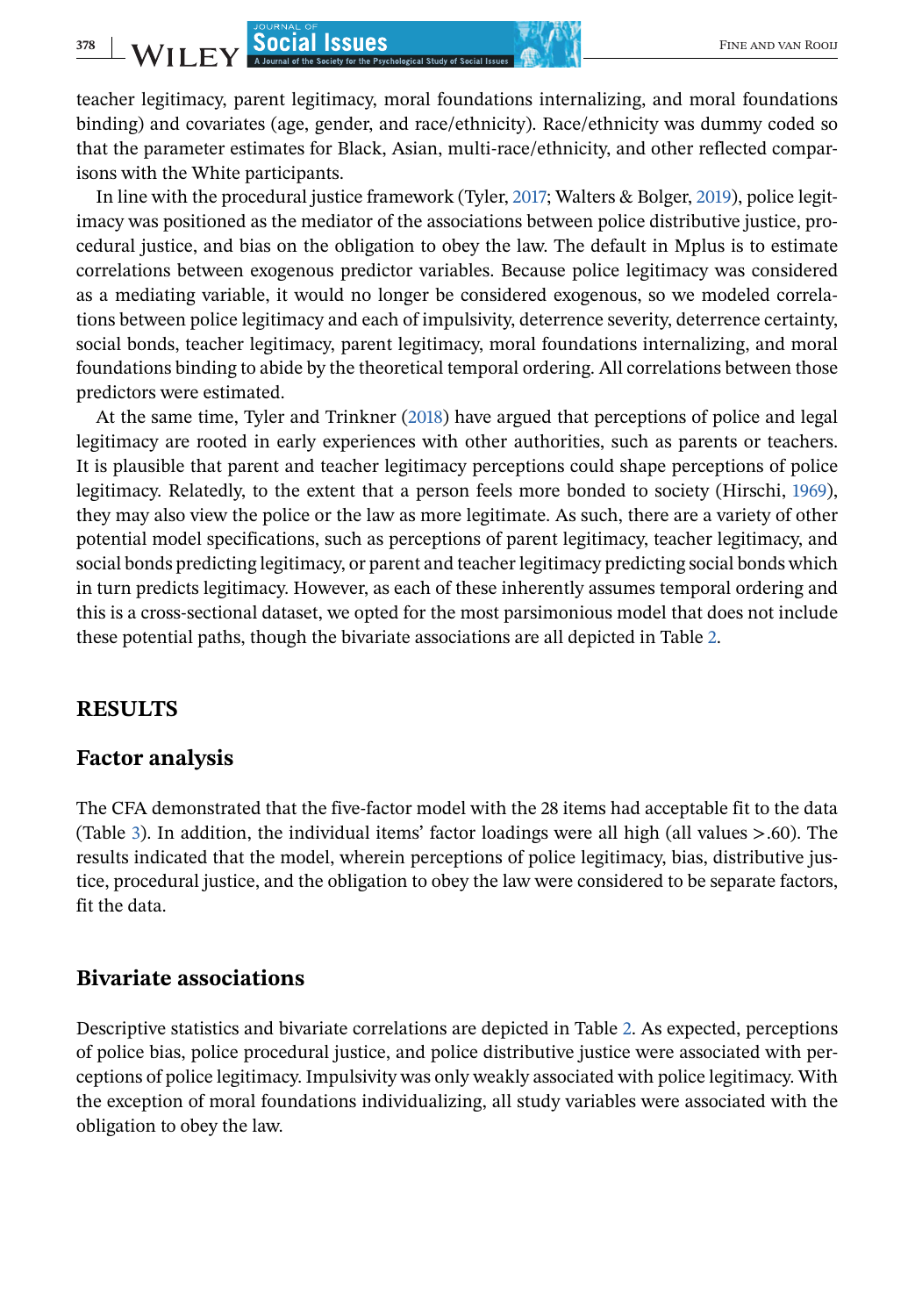#### <span id="page-13-0"></span>**Table 3** Confirmatory factor analysis standardized loadings

|                                        | Estimate | <b>SE</b> |
|----------------------------------------|----------|-----------|
| Factor 1 (Police legitimacy)           |          |           |
| Item $1\,$                             | .96      | .004      |
| Item 2                                 | .94      | .006      |
| Item 3                                 | .96      | .004      |
| Item 4                                 | .94      | .006      |
| Factor 2 (Obligation to obey the law)  |          |           |
| Item 1                                 | .66      | .018      |
| Item 2                                 | $.81\,$  | .012      |
| Item 3                                 | .76      | .013      |
| Item 4                                 | .72      | .015      |
| Item 5                                 | .78      | .013      |
| Item 6                                 | .74      | .015      |
| Item 7                                 | .79      | .013      |
| Item 8                                 | .66      | .017      |
| Item 9                                 | .71      | .015      |
| Item 10                                | .60      | .019      |
| Item 11                                | .84      | .011      |
| Item 12                                | .82      | .012      |
| Factor 3 (Police distributive justice) |          |           |
| Item 1                                 | .97      | .003      |
| Item 2                                 | .96      | .004      |
| Item 3                                 | .95      | .004      |
| Item 4                                 | .91      | .006      |
| Item 5                                 | .94      | .004      |
| Factor 4 (Police procedural justice)   |          |           |
| Item $1\,$                             | .89      | .010      |
| Item 2                                 | .81      | .014      |
| Item 3                                 | .88      | .010      |
| Factor 5 (Police bias)                 |          |           |
| Item $1\,$                             | .75      | .016      |
| Item $2\,$                             | .68      | .018      |
| Item 3                                 | .97      | .008      |
| Item 4                                 | .91      | .009      |

*Note.*  $\chi^2$  = 2343.18(340), *p* < .001, RMSEA = .08, 95% CI [.07, .08], CFI = .98, TLI = .98. All factor loadings were significant at *p* < .001.

## **Ordinary least squares regressions**

A series of ordinary least squares regression models was fit (Table [4\)](#page-14-0). The first model regressed the obligation to obey the law on all of the key study variables (impulsivity, deterrence severity,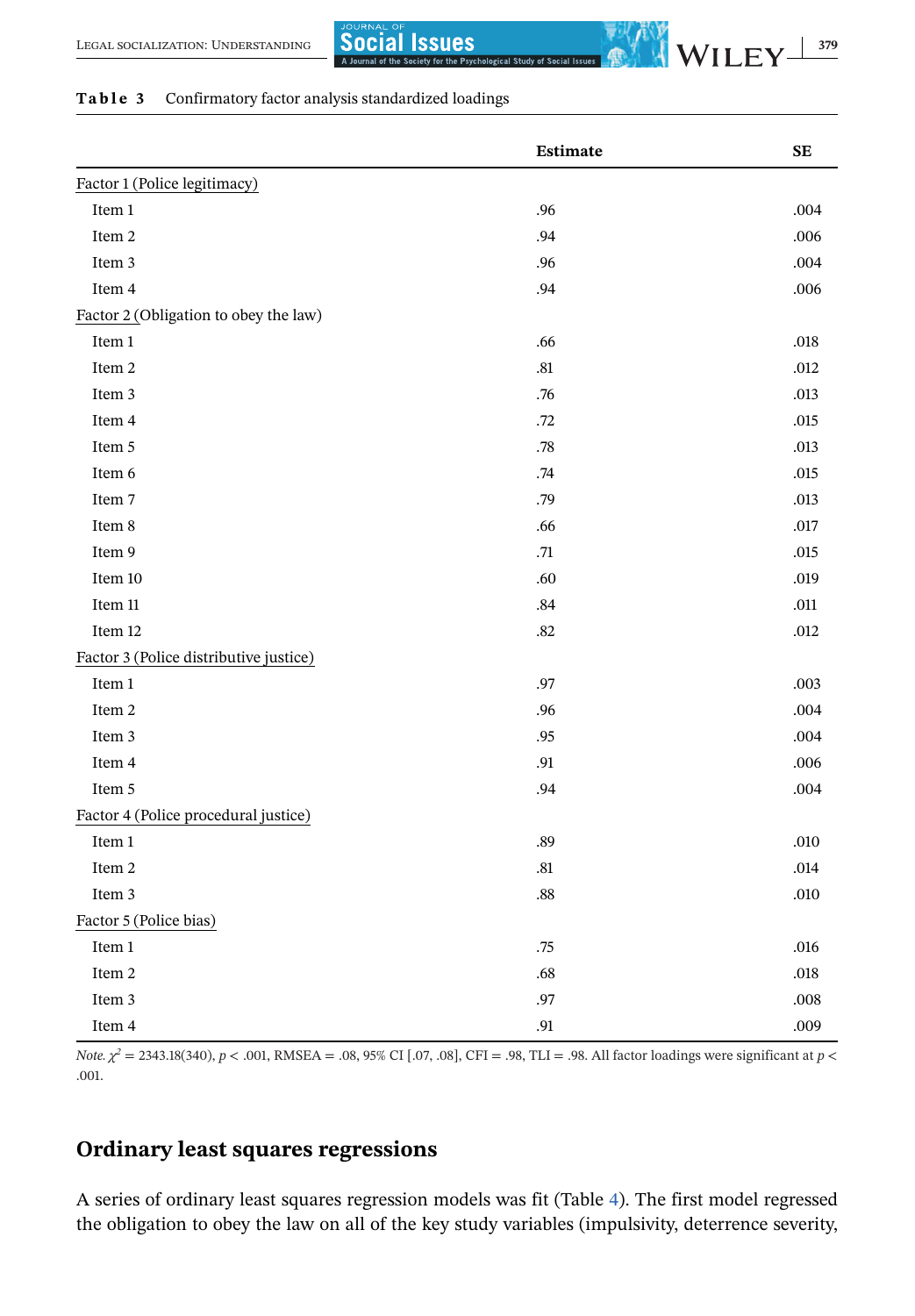| $\frac{1}{2}$<br>í<br>i<br>į<br>$\frac{1}{2}$<br>Ì<br>j<br>j |
|--------------------------------------------------------------|
| $-20.404$<br>ı<br>١<br>l                                     |
| $-1 - 2 - 3 - 3 - 3 - 1 - 1 = 2$<br>֧֝֟֟֘֝֬֝֟֟֟֬֝֬֝֟<br>l    |
| i<br>I<br>ł<br>١<br>í<br>I                                   |
|                                                              |
|                                                              |

<span id="page-14-0"></span>

|                             |                |                 | <b>Model</b>    |                |                 |                 |                | 2<br>Model     |                      |                 |                 |                | S<br><b>Model</b> |                       |                     |
|-----------------------------|----------------|-----------------|-----------------|----------------|-----------------|-----------------|----------------|----------------|----------------------|-----------------|-----------------|----------------|-------------------|-----------------------|---------------------|
| Variable                    | q              | <b>SE</b>       | d               | 95% CI         |                 | d               | SE             | d              | 95% CI               |                 | d               | SE <sub></sub> | P,                | J<br>95%              |                     |
| Demographic covariates      |                |                 |                 |                |                 |                 |                |                |                      |                 |                 |                |                   |                       |                     |
| Age                         | io.<br>V       | $\overline{C}$  | 26              | $\frac{5}{5}$  | S               | $\frac{1}{2}$   | $\frac{5}{5}$  | 35             | ō.                   | to<br>S         | $\overline{C}$  | 5<br>S         | .358              | Ģ                     | 5 <sub>0</sub>      |
| Female $^{\mathbb{A}}$      | ā              | CO.             | 87              | $-13$          | $\ddot{5}$      | $\ddot{5}$      | $\overline{C}$ | $\overline{6}$ | OL-                  | $\ddot{3}$      | $\overline{0}$  | CO.            | 807               | $-12$                 | $\ddot{5}$          |
| Race/Ethnicity <sup>B</sup> |                |                 |                 |                |                 |                 |                |                |                      |                 |                 |                |                   |                       |                     |
| Asian                       | $-0.3$         | ੜ               | 84              | $\ddot{3}$     | 25              | 5 <sup>4</sup>  | $\ddot{=}$     | L.             | $\ddot{3}$           | $\ddot{3}$      | 05              | $\ddot{=}$     | 698               | $-22$                 | 32                  |
| Black                       | $-0.09$        | Ę               | 42              | $-29$          | $\overline{12}$ | $\ddot{12}$     | $\Xi$          | 25             | $-0.9$               | 33              | $\vec{a}$       | $\Xi$          | .188              | $-0$                  | 35                  |
| Mixed                       | $-0.08$        | $\Xi$           | $\ddot{z}$      | $-49$          | $\ddot{3}$      | $-06$           | ក្             | 77             | $-47$                | 35              | $-10$           | Ξ.             | .627              | $-50$                 | 30                  |
| Other                       | $-32$          | $\ddot{3}$      | $\ddot{15}$     | -77            | $\ddot{5}$      | $-20$           | $\ddot{c}$     | 37             | $-64$                | $\ddot{5}$      | $-20$           | $\ddot{c}$     | .369              | $-63$                 | 23                  |
| Personal characteristics    |                |                 |                 |                |                 |                 |                |                |                      |                 |                 |                |                   |                       |                     |
| Impulsivity                 | $-33$          | .05             | 5001            | $-4$           | $-23$           | $-32$           | .05            | 5001           | $-42$                | $-22$           | $-28$           | 05             | 5.001             | $-38$                 | <b>et-</b>          |
| Moral foundations           |                |                 |                 |                |                 |                 |                |                |                      |                 |                 |                |                   |                       |                     |
| Individualizing             | $-18$          | S.              | 5001            | $-27$          | .08             | Ę               | SO.            | 03             | $-20$                | ō.              | $-0.9$          | 80             | .077              | $-18$                 | ā                   |
| Binding                     | 20             | $\ddot{5}$      | 5001            | $\ddot{1}$     | 27              | SO.             | $\overline{5}$ | $\overline{c}$ | $-03$                | $\ddot{1}$      | $\tilde{q}$     | $\mathfrak{S}$ | .302              | $-54$                 | ʻ5                  |
| Nonlegal social context     |                |                 |                 |                |                 |                 |                |                |                      |                 |                 |                |                   |                       |                     |
| Social bonds                | S              | 66              | 84              | $\Xi$          | $\ddot{13}$     | $\frac{1}{2}$   | 66             | 96             | Ę                    | 12              | ā               | $\overline{6}$ | 867               | $\overline{10}$       | ʻ5                  |
| Teacher legitimacy          | 25             | $\widetilde{5}$ | 000             | $\vec{=}$      | 36              | $\overline{18}$ | 05             | $\overline{5}$ | $\ddot{\phantom{0}}$ | $\overline{3}$  | $\overline{18}$ | 05             | .oo               | $\ddot{\circ}$        | $\overline{c}$      |
| Parent legitimacy           | $\ddot{0}$     | $\mathcal{S}$   | $\overline{10}$ | $\ddot{\circ}$ | ្អ              | $\ddot{\circ}$  | $\infty$       | 34             | $-06$                | $\overline{17}$ | 05              | $\delta$       | 399               | 90.                   | $\ddot{16}$         |
| Legal system context        |                |                 |                 |                |                 |                 |                |                |                      |                 |                 |                |                   |                       |                     |
| Deterrence                  |                |                 |                 |                |                 |                 |                |                |                      |                 |                 |                |                   |                       |                     |
| Perceived severity          | $\ddot{5}$     | CO.             | 000             | S.             | 33              | $\overline{18}$ | <b>CO</b> .    | $000$ .        | $\overline{0}$       | 32              | $\mathcal{L}$   | 0              | .004              | S.                    | $\ddot{3}$          |
| Perceived Certainty         | $\overline{a}$ | 03              | .001            | $\ddot{5}$     | $\overline{16}$ | $\overline{0}$  | 03             | .002           | $\mathbf{S}$         | $\ddot{a}$      | $\overline{0}$  | 03             | .002              | $\rm g$               | $\ddot{=}$          |
| Police legitimacy           |                |                 |                 |                |                 | 38              | 05             | 5.001          | 28                   | 47              | 30              | $\overline{0}$ | 500               | $\mathfrak{g}_\Gamma$ | $-45$               |
| Police bias                 |                |                 |                 |                |                 |                 |                |                |                      |                 | $\ddot{3}$      | 05             | $\overline{0}$    | $\cdot$ 3             | $\ddot{=}$          |
| Police procedural justice   |                |                 |                 |                |                 |                 |                |                |                      |                 | $-0.9$          | 07             | .175              | $-22$                 | $\ddot{5}$          |
| Police distributive justice |                |                 |                 |                |                 |                 |                |                |                      |                 | ic-             | 05             | .819              | Ę                     | $\ddot{\mathrm{e}}$ |
| Constant                    | 2.42           | 48              | 5001            | 1.48           | 3.35            | 2.20            | $\ddot{ }$     | 5001           | 1.29                 | 3.11            | 3.39            | 52             | 500               | 2.37                  | 4.41                |
| $\mathbf{R}^2$              | $\ddot{c}$     |                 |                 |                |                 | 25              |                |                |                      |                 | 27              |                |                   |                       |                     |
| Adjusted $\mathbb{R}^2$     | 20             |                 |                 |                |                 | $\ddot{c}$      |                |                |                      |                 | 26              |                |                   |                       |                     |

ÿ.

Note.<sup>A</sup>Compared to male.<sup>B</sup>Compared to White.

Note.<sup>A</sup>Compared to male. <sup>B</sup>Compared to White.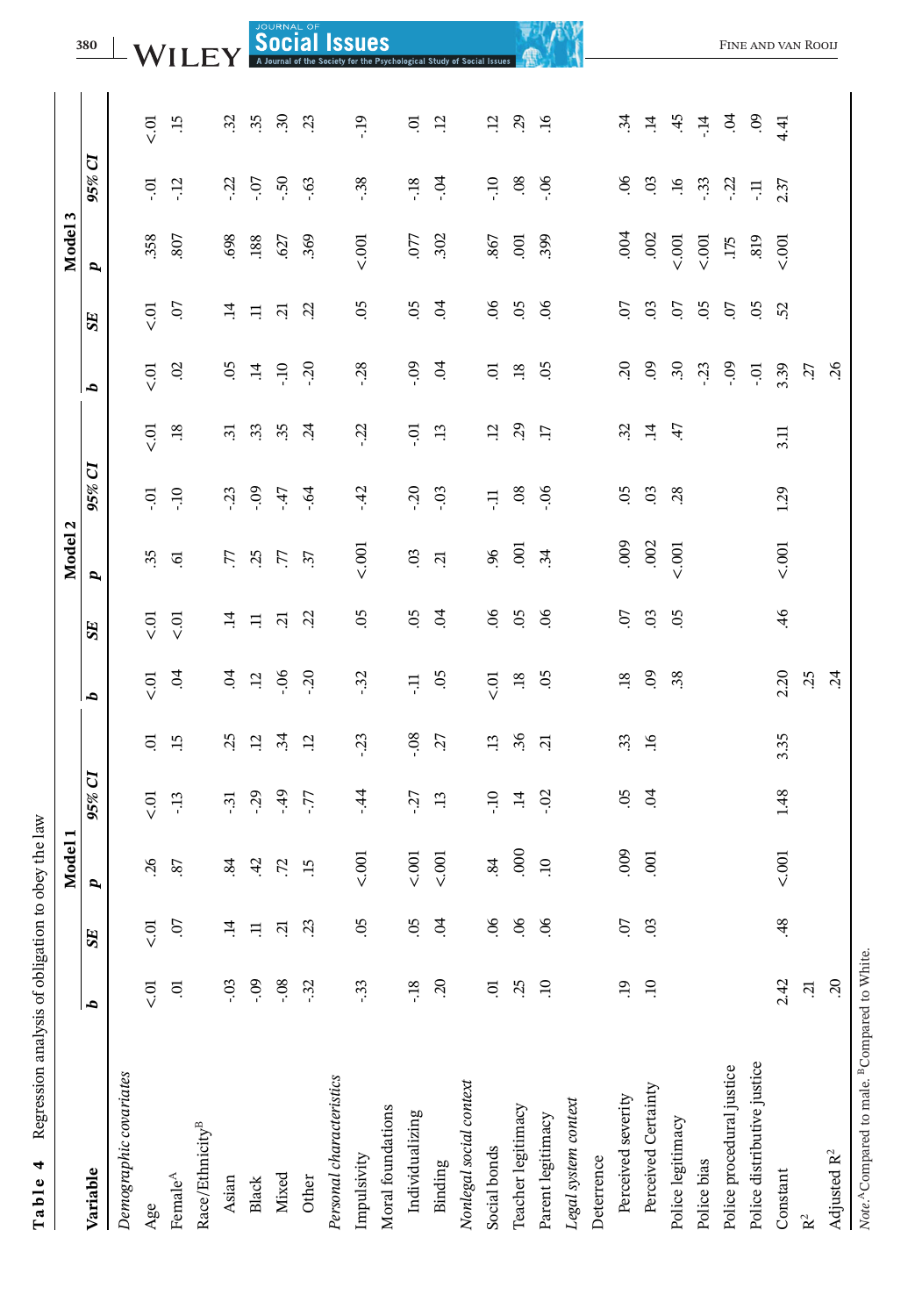deterrence certainty, social bonds, teacher legitimacy, parent legitimacy, moral foundations internalizing, and moral foundations binding) and covariates (age, gender, and race/ethnicity). Most of the key variables, including personal characteristics (impulsivity, moral foundations internalizing, and moral foundations binding), nonlegal social context (teacher legitimacy), and legal system context (deterrence severity and certainty) were associated with the obligation to obey the law. Two of the nonlegal social context variables (social bonds and parent legitimacy) were not associated with the OOL.

The second model added perceptions of police legitimacy. The results were largely consistent with the first model, with the exception that moral foundations binding was no longer statistically significantly associated with the OOL. Perceptions of police legitimacy were associated with the OOL, and the explained variance increased to approximately 25%. The third model included perceptions of police bias, police procedural justice, and police distributive justice. The results were virtually identical to the previous model. Perceptions of police legitimacy and bias were associated with the OOL, whereas perceptions of police procedural justice and distributive justice were not.

#### **Path model**

The final model identified which variables were associated with the obligation to obey the law. The results are presented in Table [5](#page-16-0) and Figure [2\(b\).](#page-11-0) First, the model tested the procedural justice framework's assertion that perceptions of police legitimacy mediate the association between perceptions of police bias, police procedural justice, and police distributive justice on the obligation to obey the law. To assess the significance of the indirect effects, bootstrapping was conducted by taking 10,000 samples to construct 95% bias-corrected confidence intervals. The results indicated that as expected, each of the three main variables—police distributive justice, police procedural justice, and police bias—were associated with police legitimacy, which in turn was associated with the obligation to obey the law (Table [5,](#page-16-0) Figure  $2(a)$ ). However, as the direct paths failed to achieve statistical significance for both distributive justice and procedural justice, the results indicate that they appear to operate primarily indirectly through police legitimacy. That is, while this study cannot establish causality, perceptions of police distributive injustice, and procedural injustice appear to influence the OOL primarily through undermining perceptions of police legitimacy. In comparison, perceptions of police bias undermine the OOL both directly as well as indirectly through eroding police legitimacy.

Beyond perceptions of police legitimacy, perceptions of both deterrence certainty and deterrence severity were associated with the OOL, indicating that all three of the legal system context variables were associated with the OOL. Beyond the legal system context variables, the model also tested the personal characteristics (i.e., impulsivity, moral foundations internalizing, and moral foundations binding) variables. The results indicated that only impulsivity, but neither of the moral foundations, was associated with the OOL. Finally, the model also tested the nonlegal social context variables (i.e., social bonds, parent legitimacy, and teacher legitimacy). Of the three, two of the nonlegal social context variables, namely, social bonds and parent legitimacy, were not associated with the OOL, whereas teacher legitimacy emerged as significantly associated with the OOL.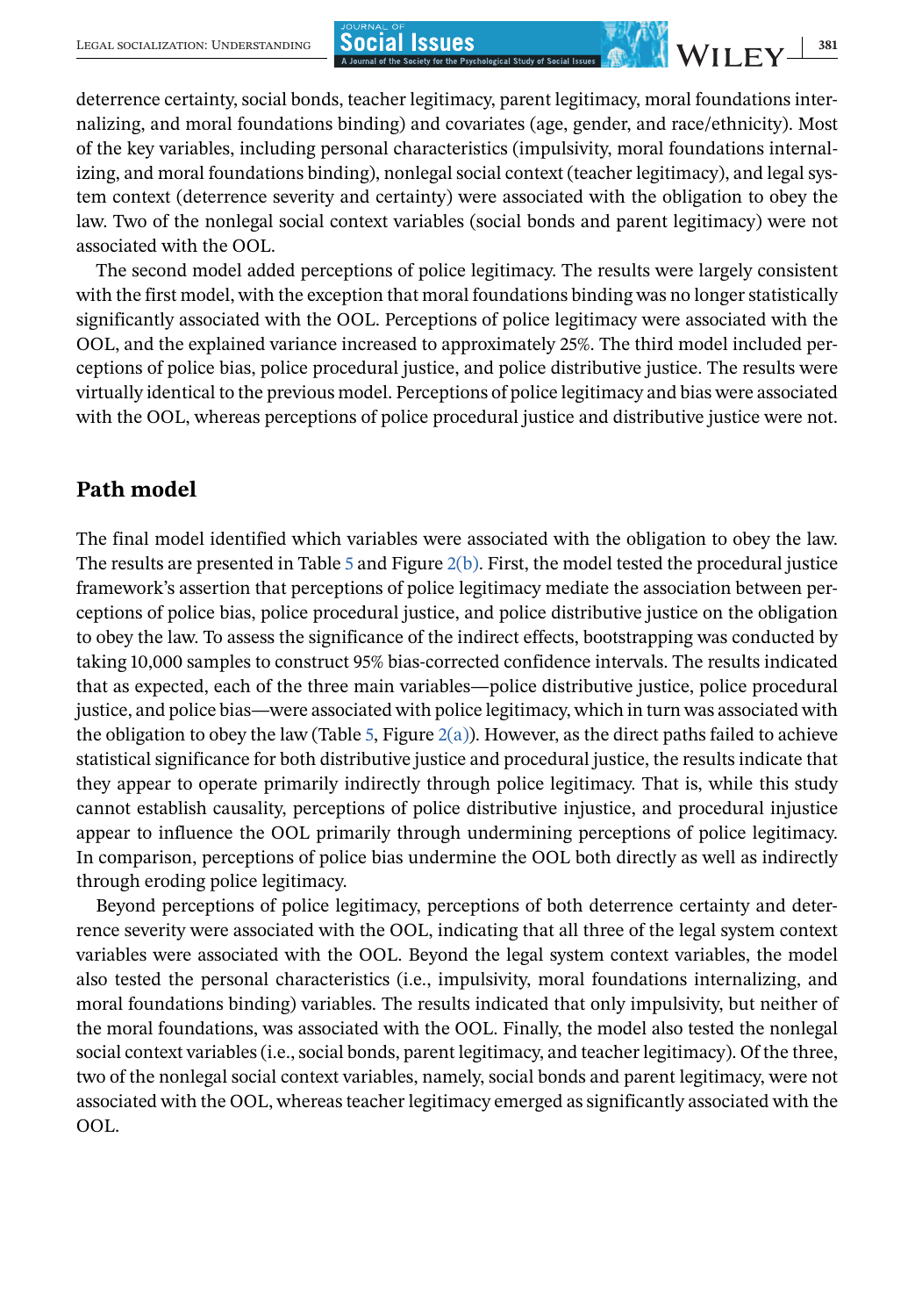<span id="page-16-0"></span>

| Path model<br>Table 5       |                                             |               |                          |              |                       |                                |
|-----------------------------|---------------------------------------------|---------------|--------------------------|--------------|-----------------------|--------------------------------|
| Variable                    |                                             | Path          | Estimate (SE)            | p-value      | 95% CI                |                                |
| Demographic covariates      |                                             |               |                          |              |                       |                                |
| Age                         | DirectA                                     | $-.01(0.01)$  | $\tilde{\mathcal{L}}$    | ៊ុ           | ē                     |                                |
|                             | To legitimacy                               | .01(001)      | $< .001$                 | S.           | S.                    |                                |
| Gender <sup>C</sup>         |                                             |               |                          |              |                       |                                |
| Female                      | Direct <sup>A</sup>                         | $.06\,(.07)$  | 39                       | LO.          | e.                    | <b>SOCIAL OF SOCIAL ISSUES</b> |
|                             | To legitimacy                               | $-02(03)$     | 63                       | $\ddot{o}$ . | S.                    |                                |
| Race/Ethnicity <sup>D</sup> |                                             |               |                          |              |                       |                                |
| Asian                       | <b>Direct<sup>A</sup></b>                   | $-.01(14)$    | 98                       | $-27$        | $\tilde{\mathcal{L}}$ |                                |
|                             | To legitimacy                               | $-07(06)$     | $\ddot{5}$               | $-19$        | $\overline{6}$        |                                |
| Black                       | Direct <sup>A</sup>                         | $(11)$ $60\,$ | $\dot{4}$                | $-13$        | $\ddot{3}$            |                                |
|                             | To legitimacy                               | $-19(05)$     | 5001                     | $-29$        | <b>eo-</b>            | for the Psychological Study    |
| Multi                       | Direct <sup>A</sup>                         | $-13(19)$     | 5                        | $-0.62$      | $\ddot{3}$            |                                |
|                             | To legitimacy                               | $-.02(.08)$   | $82$                     | Ľ.           | $\ddot{1}$            |                                |
| Other                       | $\mathop{\rm Direct}\nolimits^{\mathbb{A}}$ | $-15(15)$     | 32                       | $-44$        | $\ddot{=}$            |                                |
|                             | To legitimacy                               | $-14(10)$     | $\ddot{=}$               | $-33$        | $\overline{c}$        |                                |
| Personal characteristics    |                                             |               |                          |              |                       |                                |
| Impulsivity                 | <b>Direct<sup>A</sup></b>                   | $-27(05)$     | 5001                     | $-38$        | LT-                   |                                |
| Moral foundations           |                                             |               |                          |              |                       |                                |
| Individualizing             | Direct <sup>A</sup>                         | $-0.09(05)$   | .08                      | $-19$        | <b>ic</b>             |                                |
| Binding                     | <b>Direct<sup>A</sup></b>                   | .02(.04)      | 57                       | $-06$        | $\Xi$                 |                                |
| Nonlegal Social Context     |                                             |               |                          |              |                       |                                |
| Social bonds                | <b>Direct<sup>A</sup></b>                   | $-.01(.06)$   | $\overline{\mathrm{sl}}$ | $-12$        | 09                    |                                |
| Teacher legitimacy          | Direct <sup>A</sup>                         | .17(05)       | .002                     | 06           | 27                    |                                |
| Parent legitimacy           | <b>Direct<sup>A</sup></b>                   | (00')10.      | Ż,                       | $-0.4$       | $\overline{18}$       |                                |
|                             |                                             |               |                          |              | (Continues)           | FINE AND VAN ROOIJ             |
|                             |                                             |               |                          |              |                       |                                |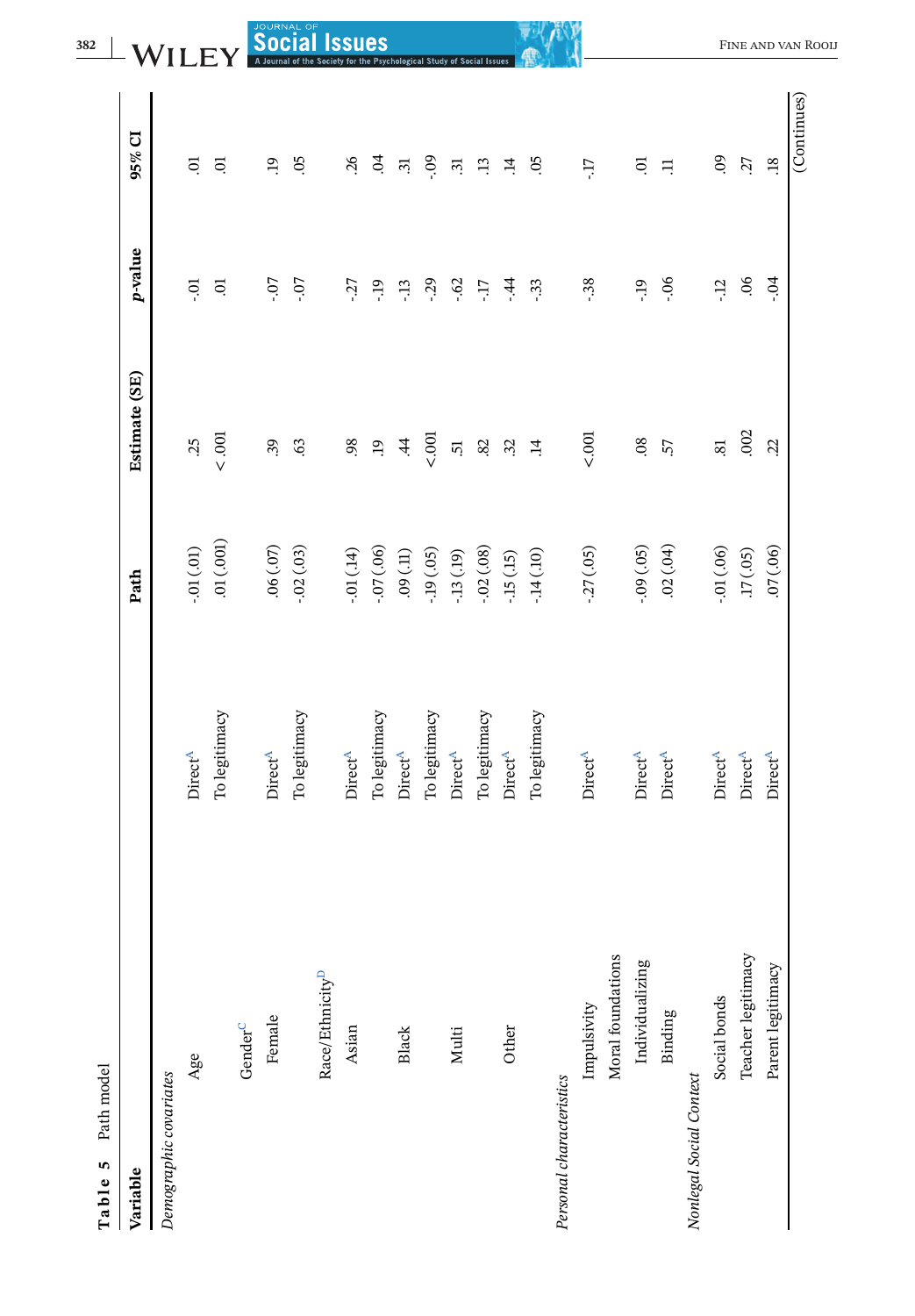<span id="page-17-0"></span>

| Table 5 (Continued)                                                                                                                                                                                                                                                                                                                                                                                      |                           |            |               |                      |                  |
|----------------------------------------------------------------------------------------------------------------------------------------------------------------------------------------------------------------------------------------------------------------------------------------------------------------------------------------------------------------------------------------------------------|---------------------------|------------|---------------|----------------------|------------------|
| Variable                                                                                                                                                                                                                                                                                                                                                                                                 |                           | Path       | Estimate (SE) | p-value              | 95% CI           |
| Legal system<br>context                                                                                                                                                                                                                                                                                                                                                                                  |                           |            |               |                      |                  |
| Deterrence                                                                                                                                                                                                                                                                                                                                                                                               |                           |            |               |                      |                  |
| Perceived severity                                                                                                                                                                                                                                                                                                                                                                                       | Direct <sup>A</sup>       | .21(.08)   | 000           | $\overline{6}$       | 36               |
| Perceived certainty                                                                                                                                                                                                                                                                                                                                                                                      | Direct <sup>A</sup>       | .07(.03)   | .016          | ੜ                    | ij.              |
| Police legitimacy                                                                                                                                                                                                                                                                                                                                                                                        | <b>Direct<sup>A</sup></b> | .31(.08)   | 5001          | 9Ļ.                  | $\frac{4}{6}$    |
| Police bias                                                                                                                                                                                                                                                                                                                                                                                              | <b>Direct<sup>A</sup></b> | $-21(05)$  | 5001          | $\ddot{\mathcal{S}}$ | Ę                |
|                                                                                                                                                                                                                                                                                                                                                                                                          | To legitimacy             | $-10(02)$  | 5001          | بڊ<br>-              | -.05             |
|                                                                                                                                                                                                                                                                                                                                                                                                          | Indirect <sup>B</sup>     | $-03(01)$  | .003          | -.05                 | ಕ್ಷ              |
| Police procedural justice                                                                                                                                                                                                                                                                                                                                                                                | <b>Direct<sup>A</sup></b> | $-06(.07)$ | $\dot{4}$     | $-20$                | $\overline{6}$   |
|                                                                                                                                                                                                                                                                                                                                                                                                          | To legitimacy             | .37(.03)   | 5001          | $\ddot{3}$           | 43               |
|                                                                                                                                                                                                                                                                                                                                                                                                          | Indirect <sup>B</sup>     | .11(03)    | 5001          | SO.                  | $\overline{\Pi}$ |
| Police distributive justice                                                                                                                                                                                                                                                                                                                                                                              | Direct <sup>A</sup>       | (01)(05)   | 98            | OL-                  | $\Xi$            |
|                                                                                                                                                                                                                                                                                                                                                                                                          | To legitimacy             | .22(.03)   | 5001          | $\ddot{18}$          | 27               |
|                                                                                                                                                                                                                                                                                                                                                                                                          | Indirect <sup>B</sup>     | 07(.02)    | 5001          | $\overline{c}$       | Ξ                |
| Note $\chi^2 = 1479.95(315)$ , $p < 0.01$ , RMSEA = $0.06$ , 95% CI [.06, .06], CFI = 87, TL1 = 87. To assess the significance of the indirect effects, bootstrapping was conducted by taking 10,000 samples to<br>construct 95% bias-corrected confidence intervals. The model also accounts for age, gender, and race/ethnicity.<br><sup>A</sup> Direct effect path to the obligation to obey the law. |                           |            |               |                      |                  |
| <sup>B</sup> Indirect path to the obligation to obey the law through police legitimacy.                                                                                                                                                                                                                                                                                                                  |                           |            |               |                      |                  |
| <sup>D</sup> Comparison group is White.<br><sup>C</sup> Comparison group is Male.                                                                                                                                                                                                                                                                                                                        |                           |            |               |                      |                  |
|                                                                                                                                                                                                                                                                                                                                                                                                          |                           |            |               |                      |                  |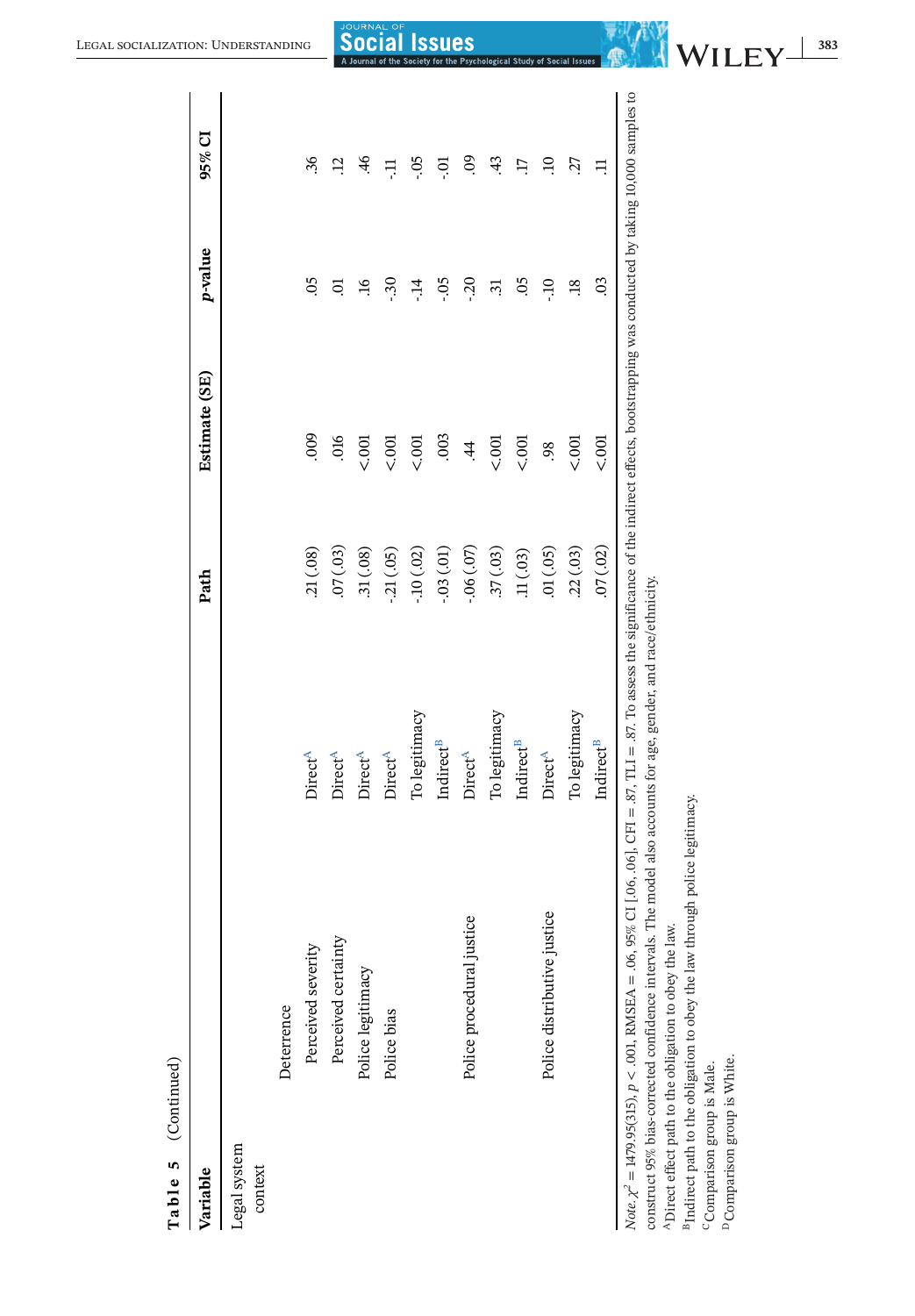#### **DISCUSSION**

The present study sought to understand how personal, nonlegal social, and legal system contextual variables are associated with the felt obligation to obey the law. Overall, the results indicate that the obligation to obey the law originates in a combination of people's personal characteristics, the way they have been socialized from nonlegal authorities, and the way they view the legal system and law enforcement. Through detailed analysis, we gain an understanding of which variables in each of the three core areas shape the obligation to obey the law.

The first area we tested included perceptions of the legal system context, namely perceptual deterrence and perceptions of police legitimacy, procedural justice, distributive justice, and bias. The results indicated that several systemic factors were consistently directly associated with the OOL, including deterrence, police legitimacy, and police bias. The findings about legitimacy and procedural justice generally align with existing research following in the tradition set by Tyler (e.g., Tyler, [2006a,b\)](#page-24-0), although few directly measure the general obligation to obey the law (Walters & Bolger, [2019\)](#page-24-0). The findings also align with tenets of deterrence theory (Lee et al., [2018;](#page-22-0) Loughran et al., [2012\)](#page-22-0); to the extent that individuals report more perceptual deterrence, they also feel more obligated to obey the law. This may speak to coerced obligation out of fear, pragmatism, or a dull compulsion rather than truly free consent (Nix et al., [2019;](#page-23-0) Posch et al., [2020\)](#page-23-0).

The second area we tested focused on personal characteristics. The most important personal variable is impulsivity which is consistently associated with the OOL in all of the models we tested. Clearly, people who are more impulsive tend to also report less obligation to obey the law. The second personal factor we tested, morality, was less consistently associated with the OOL. Individualizing foundations include care and fairness, and those who exhibit more individualizing moral foundations would consider it more morally incorrect to treat another person unfairly (Haidt, [2012;](#page-22-0) Vaughan et al., [2019\)](#page-24-0). In comparison, binding moral foundations such as authority, loyalty, and purity focus on moral concerns with violating the norms and customs of one's collective groups. For instance, those scoring high on binding would consider it more morally problematic to disregard a group's hierarchy and traditions or to be disloyal to one's group member (see Haidt, [2012;](#page-22-0) Vaughan et al., [2019\)](#page-24-0). In this study, moral foundations individualizing was not associated with the obligation to obey the law in either bivariate or multivariate analyses. However, while moral foundations binding was associated with the OOL in the bivariate associations, it was no longer associated once the full model was tested. This indicates that morality, at least as assessed from the moral foundations perspective, may not be associated with the obligation to obey the law in general. Future research should consider alternative perspectives and frameworks on assessing morality such as moral disengagement (Bandura, [1999;](#page-21-0) Moore et al., [2012\)](#page-22-0).

The third area we tested included the nonlegal social contextual variables. Tapp [\(1991\)](#page-23-0) theorized that legal socialization is shaped by both legal and nonlegal environments. While few recent empirical studies have tested this assertion (see Cohn et al., [2012;](#page-21-0) Trinkner & Cohn, [2014\)](#page-24-0), the results of this study are somewhat consistent with the sparse literature. Teacher legitimacy was consistently directly associated with the OOL, thus people who reported more perceived legitimacy of their past educators felt more obligated to obey the law as adults. On the one hand, this suggests that within schools, youth may develop their orientation to rules and such orientations may generalize beyond adolescence into adulthood, as well as beyond school rules to laws. Perceptions of teacher legitimacy may impact legal socialization exactly how Tapp [\(1991\)](#page-23-0) suggested. At the same time, we did not find similar consistent associations for social bonds or parent legitimacy. This may suggest that while youth may derive their obligation to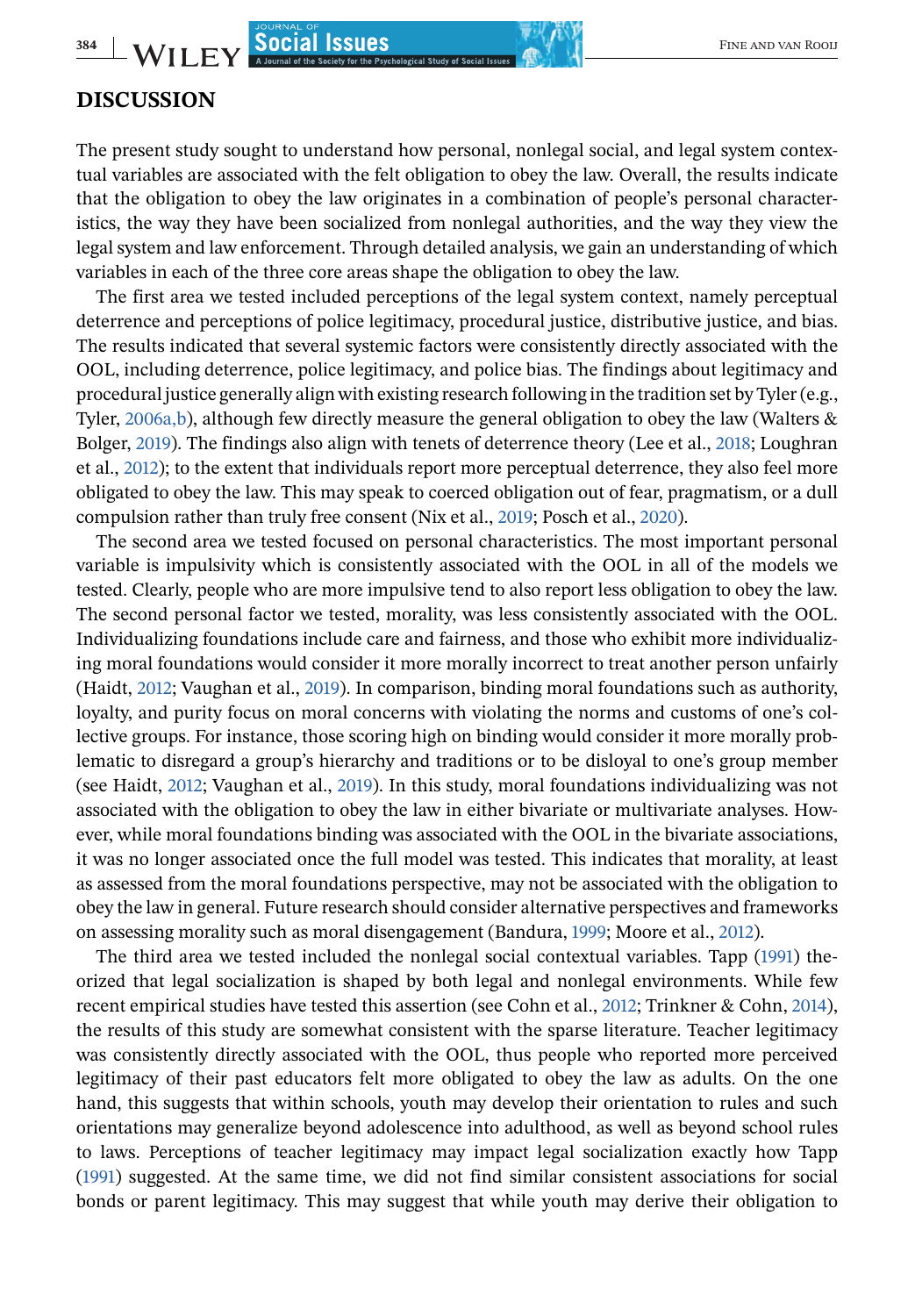obey the law at least in part from their parents (Fine et al., [2020\)](#page-21-0), it may be the case that their effects are limited to childhood and adolescence, or that their effects operate through setting a schema that impacts the person's subsequent experiences in schooling, work, and society, which may have comparatively larger measurable impacts over time that mask the initial source of legal socialization. However, given that there are few studies in this area, more research is clearly necessary, particularly work following youth from childhood through adulthood to assess longitudinally any within-person developmental and contextual effects on legal socialization.

The findings indicate that the obligation to obey the law originates in who people are, how they have been socialized, and how they view the legal system. As the obligation to obey the law is crucial for understanding the functioning of law and legal socialization more broadly, this study shows that the field of legal socialization should return to its roots and view the OOL beyond merely being impacted by perceptions of police procedural justice and legitimacy. Clearly police procedural justice and legitimacy matter for the OOL, but they are just part of the broader constellation of forces that shape how people develop an obligation to obey the law. At the same time, the models also show that there is much variation in the OOL that is not yet accounted for by the host of variables we tested here; approximately 73–74% of the variation in the OOL is not yet explained. This points to a clear research agenda for the future, for the next 50 years of legal socialization research. Scholars must consider other personal, social, and systemic variables to better understand how people develop a sense of obligation to obey the law voluntarily and without coercion.

## **Limitations**

This study is certainly not without limitations. First, while the sample was large and the stratified sampling procedures generated a nationally representative sample, no study can truly be representative. Indeed, internet use is not universal (Couper, [2017\)](#page-21-0) and opt-in internet surveys certainly do have non-response error (Couper et al., [2018\)](#page-21-0). Nonetheless, there is evidence that such convenience samples can be as accurate as random digit dial telephone surveys (Ansolabehere & Schaffner, [2014;](#page-21-0) Hines et al., [2010\)](#page-22-0) and they may reduce social desirability biases (Zhang et al., [2017\)](#page-24-0). In light of the fact that this is an understudied topic in the legal socialization and legitimacy literatures, we consider this a first step in understanding why a general population of adults may feel obligated to obey the law. Future work is clearly necessary using other types of samples. Second, as the study did not include an experiment with random assignment, all associations are purely correlational and we cannot establish causation.

Third, the study was cross-sectional. Replications should be conducted using longitudinal samples. Relatedly, our model specification included a single mediator, with perceptions of police legitimacy positioned between perceptions of police distributive justice, procedural justice, and bias on the obligation to obey the law. As scholars have long argued, perceptions of police legitimacy may be rooted in early experiences with other authority figures such as parents or teachers (see also Tapp, [1991;](#page-23-0) Trinkner & Cohn, [2014;](#page-24-0) Tyler & Trinkner, [2018\)](#page-24-0), which means that the model could have been specified with perceptions of teacher and parent legitimacy predicting police legitimacy. In addition, to the extent that a person feels more bonded to society (Hirschi, [1969\)](#page-22-0), they may subsequently view the police as more legitimate authority figures. The bivariate correlations presented in Table [2](#page-8-0) provide support for each of these propositions, but the fact that the data were cross-sectional limits our ability to construct such temporal models. We recommend subsequent studies use longitudinal data spanning developmental epochs, which can provide the necessary temporal ordering, to adequately parse and test these theoretical propositions.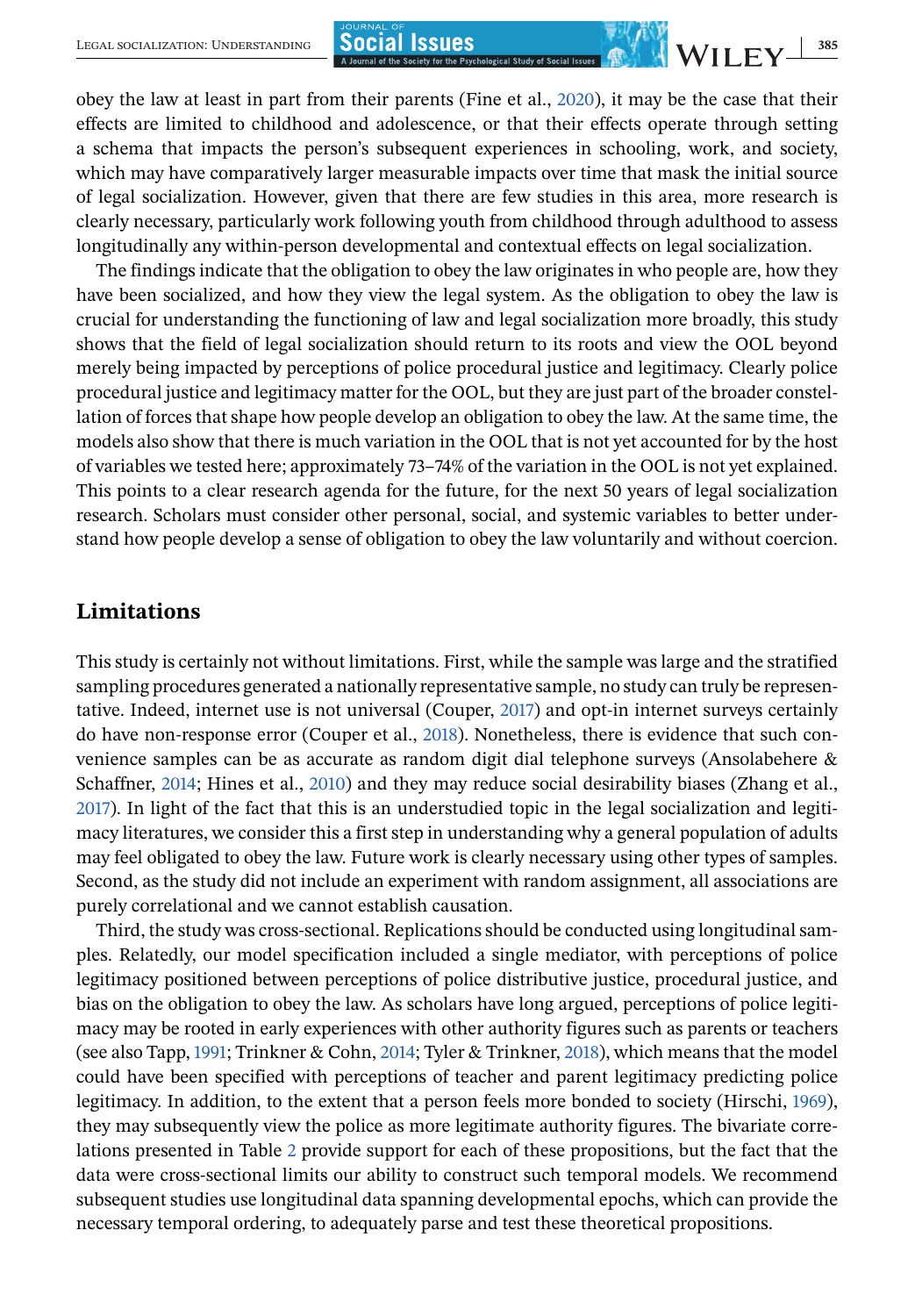**386** FINE AND VAN ROOIL **SOCIAL SSUES** 

A fourth limitation is that this study used the Rule Orientation scale that was designed to improve upon Tyler's [\(1990\)](#page-24-0) original obligation to obey the law scale. Tyler's measure is widely used in the field, though often altered with items removed or added. The Rule Orientation scale tends to be highly correlated with Tyler's original scale and follow the same age-graded trend (Fine et al., [2020\)](#page-21-0). Further, it aligns well with Baker's (Baker & Gau, [2018;](#page-21-0) Baker et al., [2015\)](#page-21-0) three-item scales. Rule Orientation also tends to have a higher alpha than that scale and variations of Tyler's original scale (e.g., Reisig et al., [2007;](#page-23-0) Vidal et al., [2017\)](#page-24-0). Nonetheless, because it is a newer scale in the field, replications are encouraged to assess the felt obligation to obey the law using a wider variety of metrics. To our knowledge, no study has comprehensively examined and compared more than two obligation to obey the law scales, though the field is moving towards separating out coercive versus consensual obligation. Relatedly, our measure of police legitimacy may vary from others being utilized in the field, some of which include a dimension of the obligation to obey the police (Piccirillo et al., [2021;](#page-23-0) Wolfe & McLean, [2021\)](#page-24-0).

Finally, we assessed parent and teacher legitimacy using adults' retrospective reports. There are clear limitations with using retrospective reports. The memory-experience gap is a well-studied phenomenon (Miron-Shatz et al., [2009\)](#page-22-0) and applies even to children (van den Brink et al., [2001\)](#page-24-0). Indeed, retrospective measures can introduce a potential bias; participants could use their current experiences and knowledge of their current outcomes to reconstruct their recall, which could create a misleading association between the retrospective measure and the outcome of interest. Yet, some studies suggest that perceptions of relationships can remain stable from adolescence to adulthood (Rossi & Rossi, [1990;](#page-23-0) Yancura & Aldwin, [2009\)](#page-24-0). For instance, a recent 25-year study of parents and their adolescent children found moderate associations between prospective and retrospective measures of the family environment (Bell & Bell, [2018\)](#page-21-0). Nonetheless, because the retrospective reporting method may have biased the findings, future research should utilize prospective, longitudinal methodologies.

#### **CONCLUSION**

The obligation to obey the law is widely viewed as a necessary component enabling modern society to function, undergirding the very fabric that builds our rule of law. Indeed the goal of legal socialization is to instill in people a felt obligation to obey the law (Hogan & Mills, [1976;](#page-22-0) Tyler & Trinkner, [2018\)](#page-24-0). Yet in her seminal legal socialization piece, Tapp [\(1971,](#page-23-0) p.1) observed that, "many challenge the justice and efficacy of our sociolegal order, and others seriously question if present rule structures encourage order or disorder, justice or injustice." This is as true now as it is was then. At a time when many are questioning the role of law enforcement in society, its purpose, its function, its history, and its efficacy (Wolfe & McLean, [2021\)](#page-24-0), especially in the wake of repeated incidents of police brutality, it is vital to understand how people develop their views of law enforcement and the influence these perceptions have on the felt obligation to obey the law. A logical conclusion from the procedural justice framework is that to the extent that the public's views of law enforcement are declining, we should also have marked reductions in the public's felt obligation to obey the law. In fact, writing in the mid-1970s, Hogan and Mills [\(1976,](#page-22-0) p. 274) concluded that the "model of legal socialization presented above, in conjunction with the current climate of opinion in America, suggests a rather bleak view."

However, the present study finds that the obligation to obey the law depends on more than just people's views of police. On the one hand, we can take solace in the fact that when the public's views of law enforcement appear to be markedly lower than they have been in recent history, we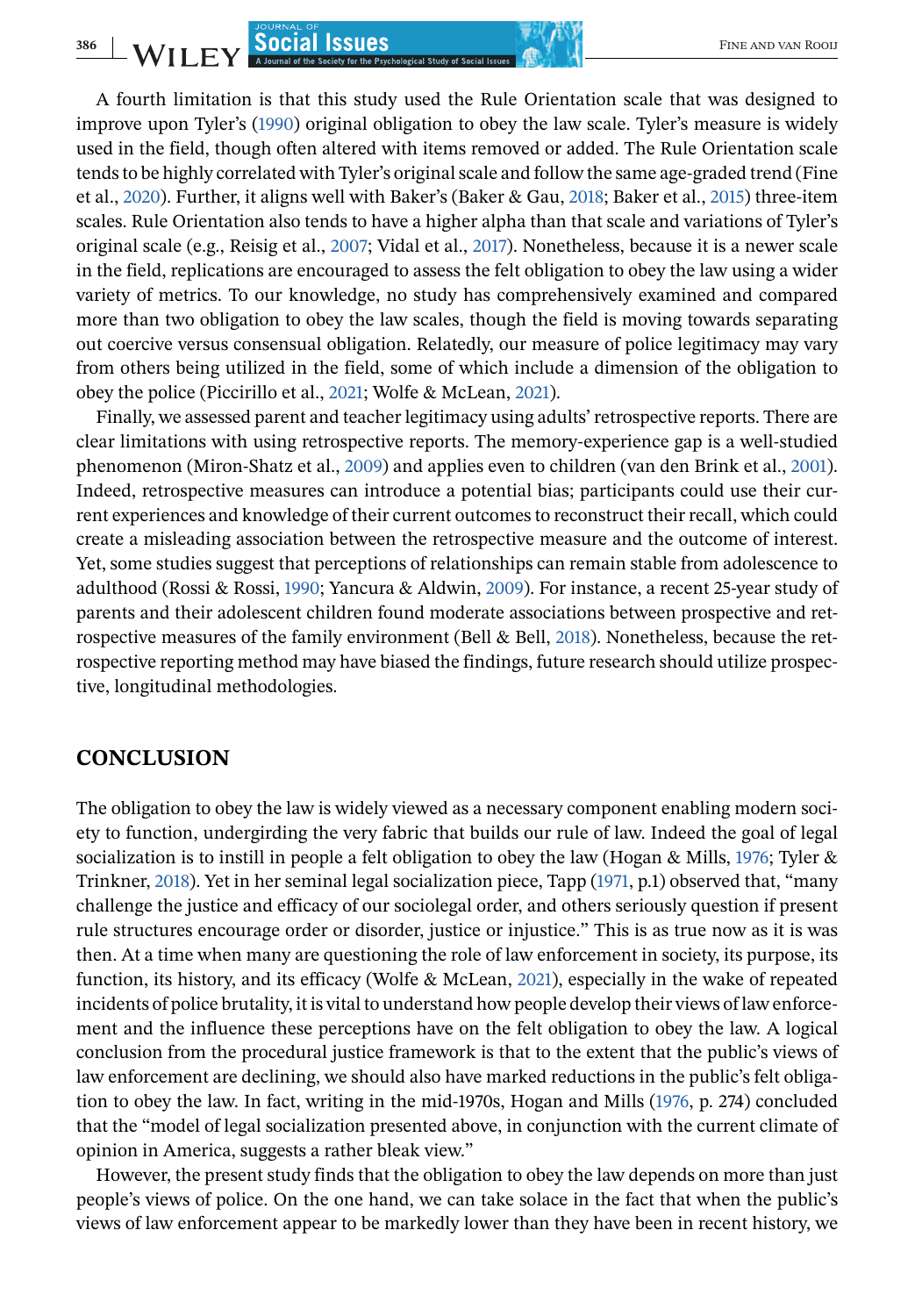<span id="page-21-0"></span>would not necessarily see corresponding declines in the felt obligation to obey the law because their own personal characteristics and their nonlegal socialization experiences also matter. Yet on the other hand, as people's views of law enforcement do matter for the obligation to obey the law,

the implications are quite clear: to the extent that law enforcement treat individuals unjustly or engage in biased policing, they will very likely undermine their own legitimacy and the public's felt obligation to obey the law.

## **ORCID**

*Adam D. Fine*  $\blacksquare$  <https://orcid.org/0000-0002-7029-0731>

## **REFERENCES**

Allison, P.D. (2018) *Structural equation modeling*. Ardmore, PA: Statistical Horizons.

- Ansolabehere, S. & Schaffner, B.F. (2014) Does survey mode still matter? Findings from a 2010 multi-mode comparison. *Political Analysis*, 22(3), 285–303. Available from: <https://doi.org/10.1093/pan/mpt025>
- Baker, T. & Gau, J.M. (2018) Female offenders' perceptions of police procedural justice and their obligation to obey the law. *Crime & Delinquency*, 64(6), 758–781. Available from: <https://doi.org/10.1177/0011128717719418>
- Baker, T., Pickett, J.T., Amin, D.M., Golden, K., Dhungana, K., Gertz, M., et al. (2015) Shared race/ethnicity, court procedural justice, and self-regulating beliefs: A study of female offenders. *Law & Society Review*, 49(2), 433–466. Available from: <https://doi.org/10.1111/lasr.12137>
- Bandura, A. (1999) Moral disengagement in the perpetration of inhumanities. *Personality and Social Psychology Review*, 3, 193–209. Available from: [http://doi.org/10.1207/s15327957pspr0303\\_3](http://doi.org/10.1207/s15327957pspr0303_3)
- Bell, D. C. & Bell, L. G. (2018) Accuracy of retrospective reports of family environment. *Journal of Child and Family Studies*, 27,1029–1040. Available from: <https://doi.org/10.1007/s10826-017-0948-5>
- Cohn, E.S., Trinkner, R.J., Rebellon, C.J., Van Gundy, K.T. & Cole, L.M. (2012) Legal attitudes and legitimacy: Extending the integrated legal socialization model. *Victims & Offenders*, 7, 385–406. Available from: [https://doi.](https://doi.org/10.1080/15564886.2012.713902) [org/10.1080/15564886.2012.713902](https://doi.org/10.1080/15564886.2012.713902)
- Couper, M.P. (2017) New developments in survey data collection. *Annual Review of Sociology*, 43, 121–145. Available from: <https://doi.org/10.1146/annurev-soc-060116-053613>
- Couper, M.P., Gremel, G., Axinn, W., Guyer, H., Wagner, J. & West, B.T. (2018) New options for national population surveys: The implications of internet and smartphone coverage. *Social Science Research*, 73, 221–235. Available from: <https://doi.org/10.1016/j.ssresearch.2018.03.008>
- Craney, T.A. & Surles, J.G. (2002) Model-dependent variance inflation factor cutoff values. *Quality Engineering*, 14(3), 391–403. Available from: <https://doi.org/10.1081/QEN-120001878>
- Fagan, J. & Tyler, T.R. (2005) Legal socialization of children and adolescents. *Social Justice Research*, 18(3), 217–241. Available from: <https://doi.org/10.1007/s11211-005-6823-3>
- Fine, A., Simmons, C., Cavanagh, C., Rowan, Z. & Cauffman, E. (2020) Implications of youths' perceptions of police bias and the code of the street for violent offending. *Psychology of Violence*, 10(5), 473–482. Available from: <https://doi.org/10.1037/vio0000286>
- Fine, A. & Trinkner, R. (in press) Legal socialization. In: Gurung R. (Ed.) *Routledge encyclopedia of psychology in the real world*. Abingdon, UK: Routledge.
- Fine, A., Thomas, A., van Rooij, B. & Cauffman, E. (2020) Age-graded differences and parental influences on adolescents' obligation to obey the law. *Journal of Developmental and Life-Course Criminology*, 6, 24–42. Available from: <https://doi.org/10.1007/s40865-020-00134-8>
- Fine, A., Van Rooij, B., Feldman, Y., Shalvi, S., Leib, M., Scheper, E., et al. (2016) Rule orientation and behavior: Development and validation of a scale measuring individual acceptance of rule violation. *Psychology, Public Policy, and Law*, 22(3), 314–329. Available from: <https://doi.org/10.1037/law0000096>
- Gau, J.M. (2014) Procedural justice and police legitimacy: A test of measurement and structure. *American Journal of Criminal Justice*, 39(2), 187–205. Available from: <https://doi.org/10.1007/s12103-013-9220-8>
- Graham, J., Haidt, J. & Nosek, B.A. (2009) Liberals and conservatives rely on different sets of moral foundations. *Journal of Personality and Social Psychology*, 96(5), 1029–1046. Available from: <https://doi.org/10.1037/a0015141>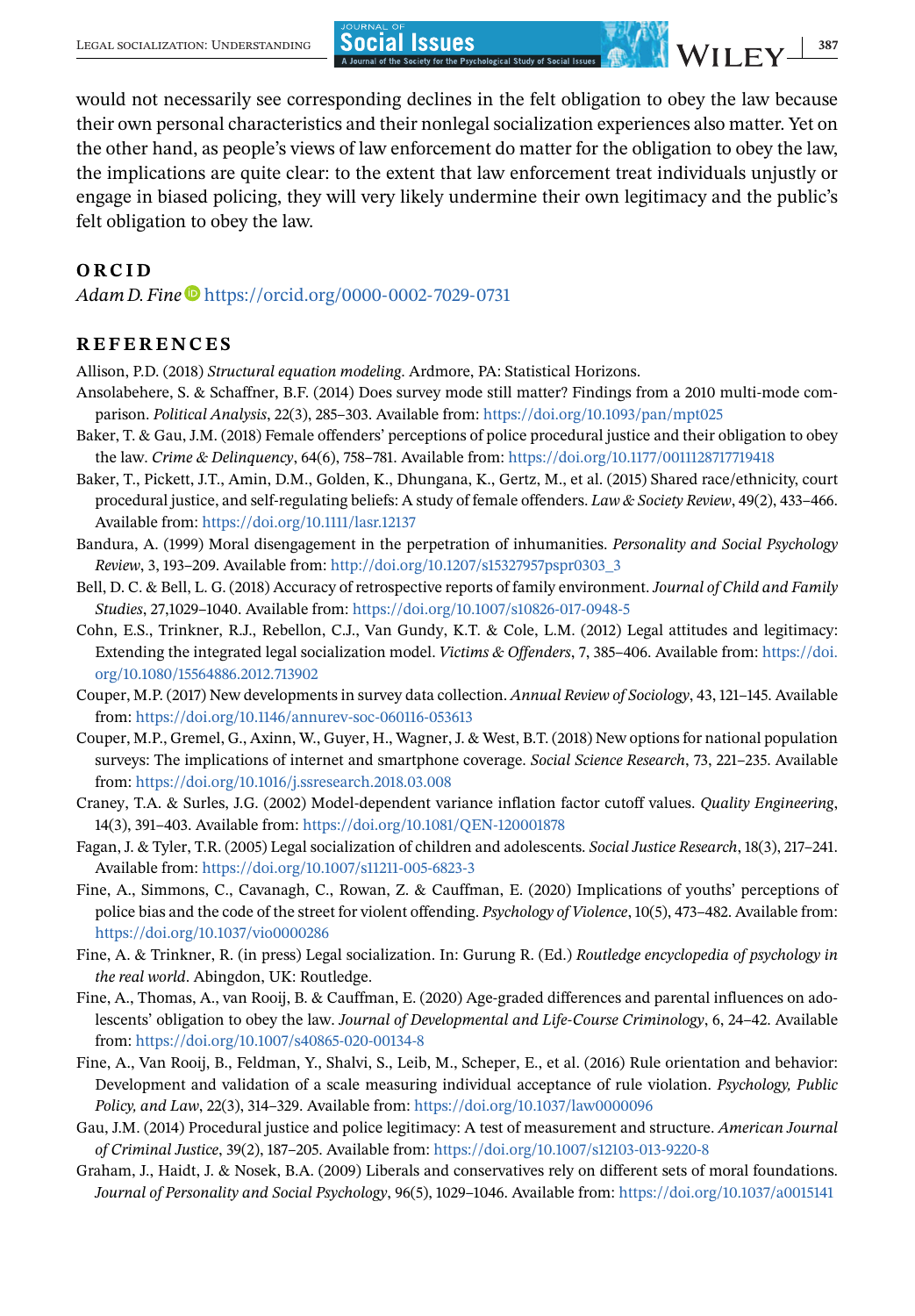- Grindal, M. (2017) Ethnic–racial socialization, social bonds, and college student substance use. *Deviant Behavior*, 38(10), 1102–1119. Available from: <https://doi.org/10.1080/01639625.2016.1241015>
- Haidt, J. (2012) *The righteous mind: Why good people are divided by politics and religion*. New York, NY: Vintage.
- Hines, D.A., Douglas, E.M. & Mahmood, S. (2010) The effects of survey administration on disclosure rates to sensitive items among men: A comparison of an internet panel sample with a RDD telephone sample. *Computers in Human Behavior*, 26(6), 1327–1335. Available from: <https://doi.org/10.1016/j.chb.2010.04.006>
- Hirschi, T. (1969) *Causes of delinquency*. Berkeley, CA: University of California Press.
- Hogan, R. & Mills, C. (1976) Legal socialization. *Human Development*, 19(5), 261–276. Available from: [https://doi.](https://doi.org/10.1159/000271533) [org/10.1159/000271533](https://doi.org/10.1159/000271533)
- Humphrey, T. & Van Brunschot, E.G. (2018) Accumulating (Dis) advantage: Do social bonds mediate the relationship between multiple childhood adversities and persistent offending? *Journal of Developmental and Life-Course Criminology*, 4(3), 297–321. Available from: <https://doi.org/10.1007/s40865-018-0083-z>
- Jackson, D.B., Testa, A. & Vaughn, M.G. (2020a) Low self-control and legal cynicism among at-risk youth: An investigation into direct and vicarious police contact. *Journal of Research in Crime and Delinquency*, 57(6), 741– 783. Available from: <https://doi.org/10.1177/0022427820929735>
- Jackson, D.B., Testa, A. & Vaughn, M.G. (2020b) Low self-control and the adolescent police stop: Intrusiveness, emotional response, and psychological well-being. *Journal of Criminal Justice*, 66, 1–14. Available from: [https:](https://doi.org/10.1016/j.jcrimjus.2019.101635) [//doi.org/10.1016/j.jcrimjus.2019.101635](https://doi.org/10.1016/j.jcrimjus.2019.101635)
- Justice, B. & Meares, T. (2021) Does the law recognize legal socialization? *Journal of Social Issues*, 77(2), 462–483. Available from: <https://doi.org/10.1111/josi.12420>
- Kaiser, K. & Reisig, M.D. (2019) Legal socialization and self-reported criminal offending: The role of procedural justice and legal orientations. *Journal of Quantitative Criminology*, 35(1), 135–154. Available from: [https://doi.](https://doi.org/10.1007/s10940-017-9375-4) [org/10.1007/s10940-017-9375-4](https://doi.org/10.1007/s10940-017-9375-4)
- Kelman, H.C. (1961) Processes of opinion change. *Public Opinion Quarterly*, 25(1), 57–78. Available from: [https:](https://doi.org/10.1086/266996) [//doi.org/10.1086/266996](https://doi.org/10.1086/266996)
- Lee, H., Sullivan, C.J. & Barnes, J.C. (2018) Maturity of judgment and perceptual deterrence. *Criminal Justice and Behavior*, 45(11), 1762–1781. Available from: <https://doi.org/10.1177/0093854818789723>
- Loughran, T.A., Piquero, A.R., Fagan, J. & Mulvey, E.P. (2012) Differential deterrence: Studying heterogeneity and changes in perceptual deterrence among serious youthful offenders. *Crime & Delinquency*, 58, 3–27. Available from: <https://doi.org/10.1177/0011128709345971>
- Mallinckrodt, B., Abraham, W.T., Wei, M. & Russell, D.W. (2006) Advances in testing the statistical significance of mediation effects. *Journal of Counseling Psychology*, 53(3), 372. Available from: [http://doi.org/10.1037/0022-0167.](http://doi.org/10.1037/0022-0167.53.3.372) [53.3.372](http://doi.org/10.1037/0022-0167.53.3.372)
- Mazerolle, L.G., Antrobus, E., Bennett, S. & Tyler, T.R. (2013) Shaping citizen perceptions of police legitimacy: A randomized field trial of procedural justice. *Criminology*, 51, 33–64. Available from: [http://doi.org/10.1111/j.](http://doi.org/10.1111/j.1745-9125.2012.00289.x) [1745-9125.2012.00289.x](http://doi.org/10.1111/j.1745-9125.2012.00289.x)
- McLean, K., Wolfe, S.E. & Pratt, T.C. (2019) Legitimacy and the life course: An age-graded examination of changes in legitimacy attitudes over time. *Journal of Research in Crime and Delinquency*, 56(1), 42–83. Available from: <http://doi.org/10.1177/0022427818793934>
- Miron-Shatz, T., Stone, A. & Kahneman, D. (2009) Memories of yesterday's emotions. *Emotion (Washington, D.C.)*, 9(6), 885–891. Available from: <https://doi.org/10.1037/a0017823>
- Moore, C., Detert, J., Klebe Treviño, L., Baker, V. & Mayer, D. (2012) Why employees do bad things: Moral disengagement and unethical organizational behavior. *Personnel Psychology*, 65, 1–48. Available from: [http://doi.org/](http://doi.org/10.1111/j.1744-6570.2011.01237.x) [10.1111/j.1744-6570.2011.01237.x](http://doi.org/10.1111/j.1744-6570.2011.01237.x)
- Muthén, B. & Kaplan, D. (1985) A comparison of some methodologies for the factor analysis of non-normal Likert variables. *British Journal of Mathematical and Statistical Psychology*, 38, 171–189. Available from: [https://doi.org/](https://doi.org/10.1111/j.2044-8317.1985.tb00832.x) [10.1111/j.2044-8317.1985.tb00832.x](https://doi.org/10.1111/j.2044-8317.1985.tb00832.x)
- Muthén, B.O., Muthén, L.K. & Asparouhov, T. (2017) *Regression and mediation analysis using Mplus*. Los Angeles, CA: Muthén & Muthén.
- Nagin, D.S. (2013) Deterrence: A review of the evidence by a criminologist for economists. *Annual Review of Economics*, 5(1), 83–105. Available from: <http://doi.org/10.1146/annurev-economics-072412-131310>

<span id="page-22-0"></span>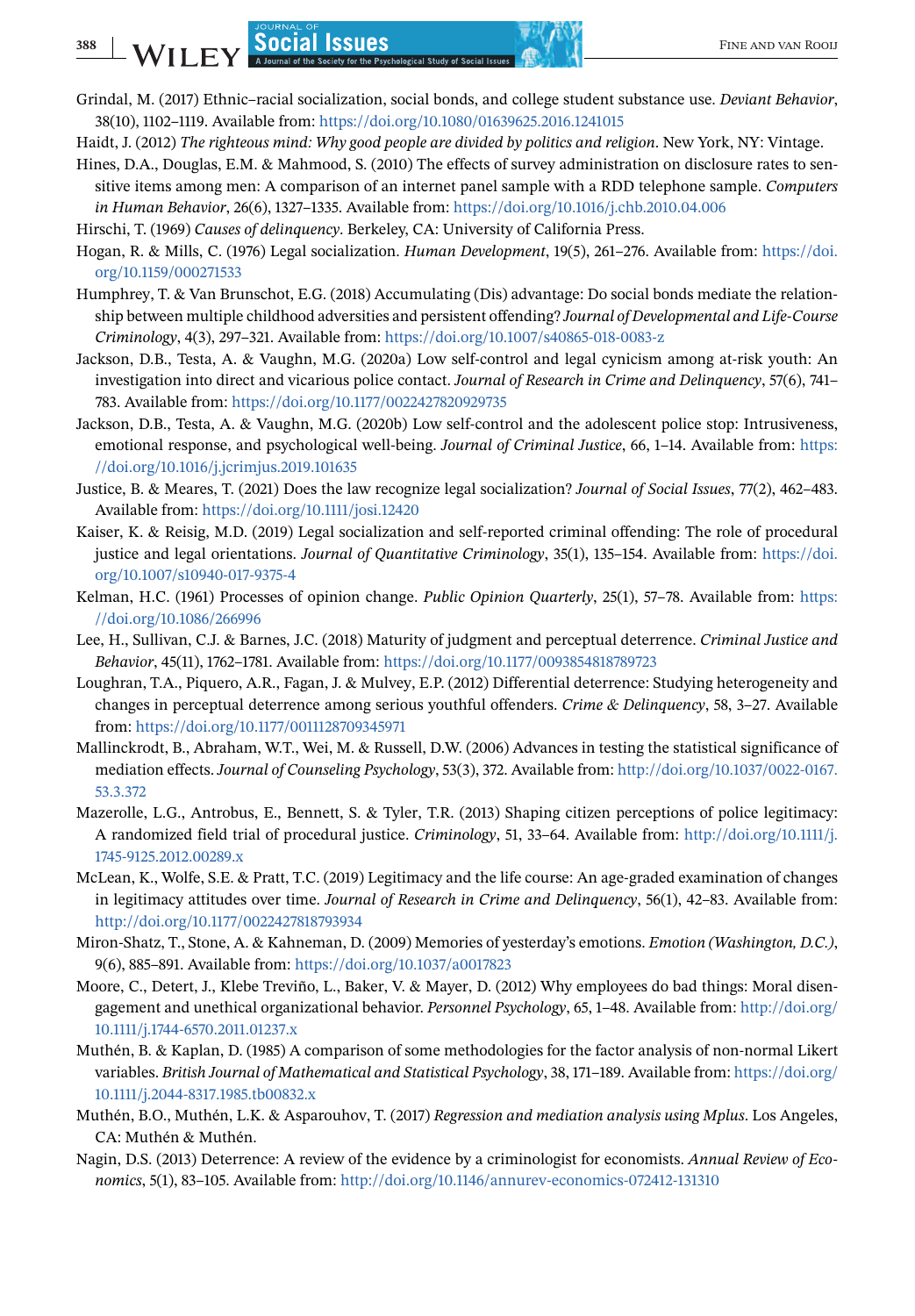- <span id="page-23-0"></span>Nivette, A., Eisner, M. & Ribeaud, D. (2019) Evaluating the shared and unique predictors of legal cynicism and police legitimacy from adolescence into early adulthood. *Criminology*, 58(1), 70–100. Available from: <https://doi.org/10.1111/1745-9125.12230>
- Nivette, A., Trajtenberg, N., Eisner, M., Ribeaud, D. & Peres, M.F.T. (2020) Assessing the measurement invariance and antecedents of legal cynicism in São Paulo, Zurich, and Montevideo.*Journal of Adolescence*, 83, 83–94. Available from: <https://doi.org/10.1016/j.adolescence.2020.06.007>
- Nix, J., Pickett, J.T. & Wolfe, S.E. (2019) Testing a theoretical model of perceived audience legitimacy: The neglected linkage in the dialogic model of police–community relations. *Journal of Research in Crime and Delinquency*, 57(2), 217–259. Available from: <https://doi.org/10.1177/0022427819873957>
- Piccirillo, D., García-Sánchez, E., Chies-Santos, M. & Mizutani Gomes, A. (2021) The role of police contact and neighborhood experiences on legal socialization: Longitudinal evidence from adolescents in Brazil. *Journal of Social Issues*, 77(2), 437–461. Available from: <https://doi.org/10.1111/josi.12428>
- Pituch, K.A., Stapleton, L.M. & Kang, J.Y. (2006) A comparison of single sample and bootstrap methods to assess mediation in cluster randomized trials. *Multivariate Behavioral Research*, 41(3), 367–400. Available from: [https://doi.org/10.1207/s15327906mbr4103\\_5](https://doi.org/10.1207/s15327906mbr4103_5)
- Posch, K., Jackson, J., Bradford, B. & Macqueen, S. (2020) Truly free consent"? Clarifying the nature of police legitimacy using causal mediation analysis. *Journal of Experimental Criminology*, Available from: [https://doi.](https://doi.org/10.1007/s11292-020-09426-x) [org/10.1007/s11292-020-09426-x](https://doi.org/10.1007/s11292-020-09426-x)
- Preacher, K.J. & Hayes, A.F. (2008) Asymptotic and resampling strategies for assessing and comparing indirect effects in multiple mediator models. *Behavior Research Methods*, 40, 879–891. Available from: [http://doi.org/10.](http://doi.org/10.3758/BRM.40.3.879) [3758/BRM.40.3.879](http://doi.org/10.3758/BRM.40.3.879)
- Reisig, M.D., Bratton, J. & Gertz, M.G. (2007) The construct validity and refinement of process-based policing measures. *Criminal Justice and Behavior*, 34, 1005–1028. Available from: <https://doi.org/10.1177/0093854807301275>
- Reisig, M.D., Tankebe, J. & Meško, G. (2012) Procedural justice, police legitimacy, and public cooperation with the police among young Slovene adults. *Varstvoslovje: Journal of Criminal Justice & Security*, 14(2), 147–164.
- Reisig, M.D., Wolfe, S.E. & Holtfreter, K. (2011) Legal cynicism, legitimacy, and criminal offending: The nonconfounding effect of low self-control. *Criminal Justice and Behavior*, 38(12), 1265–1279. Available from: <https://doi.org/10.1177/0093854811424707>
- Roche, S.P., Wilson, T. & Pickett, J.T. (2020) Perceived control, severity, certainty, and emotional fear: Testing an expanded model of deterrence. *Journal of Research in Crime and Delinquency*, 57(4), 493–531. Available from: <https://doi.org/10.1177/0022427819888249>
- Rossi, A. S. & Rossi, P. H. (1990) *Of human bondage: Parent-child relations across the life course*. New York: Aldine.
- Sampson, R.J. & Laub, J.H. (1990) Crime and deviance over the life course: The salience of adult social bonds. *American Sociological Review*, 55(5), 609–627. Available from: <https://doi.org/10.2307/2095859>
- Smith, K.B., Alford, J.R., Hibbing, J.R., Martin, N.G. & Hatemi, P.K. (2017) Intuitive ethics and political orientations: Testing moral foundations as a theory of political ideology. *American Journal of Political Science*, 61(2), 424–437. Available from: <https://doi.org/10.1111/ajps.12255>
- Sunshine, J. & Tyler, T.R. (2003) The role of procedural justice and legitimacy in shaping public support for policing. *Law & Society Review*, 37(3), 513–548. Available from: [https://doi.org/10.1111/1540-5893.3703002.](https://doi.org/10.1111/1540-5893.3703002)
- Tankebe, J., Reisig, M.D. & Wang, X. (2016) A multidimensional model of police legitimacy: A cross-cultural assessment. *Law and Human Behavior*, 40(1), 11–22. Available from: <https://doi.org/10.1037/lhb0000153>
- Tapp, J. (1971) Reflections. *Journal of Social Issues*, 27(2), 1–16. Available from: [https://doi.org/10.1111/j.1540-4560.](https://doi.org/10.1111/j.1540-4560.1971.tb00650.x) [1971.tb00650.x](https://doi.org/10.1111/j.1540-4560.1971.tb00650.x)
- Tapp, J.L. (1991) The geography of legal socialization: Scientific and social markers. *Droit et Sociètè*, 19, 331–358. Available from: <https://doi.org/10.3406/dreso.1991.1120>
- Tapp, J.L. & Kohlberg, L. (1971) Developing senses of law and legal justice. *Journal of Social Issues*, 27(2), 65–91. Available from: <https://doi.org/10.1111/j.1540-4560.1971.tb00654.x>
- Tapp, J.L. & Levine, F.J. (1974) Legal socialization: Strategies for an ethical legality. *Stanford Law Review*, 27, 1–72. Available from: <https://doi.org/10.2307/1227929>
- Thompson, C.G., Kim, R.S., Aloe, A.M. & Becker, B.J. (2017) Extracting the variance inflation factor and other multicollinearity diagnostics from typical regression results. *Basic and Applied Social Psychology*, 39(2), 81–90. Available from: <https://doi.org/10.1080/01973533.2016.1277529>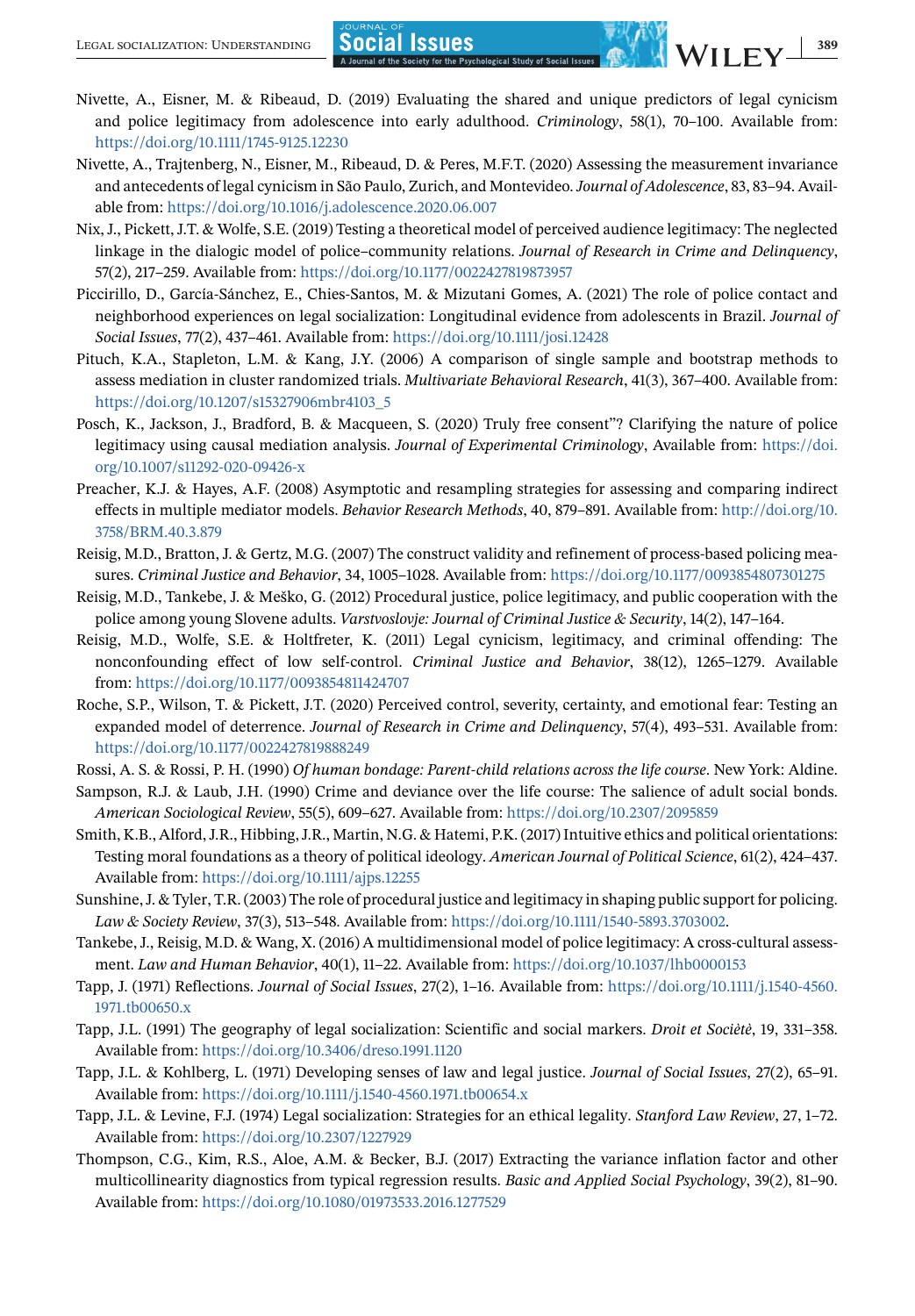- <span id="page-24-0"></span>Trinkner, R. (2019) Clarifying the contours of the police legitimacy measurement debate: A response to Cao and Graham. *Asian Journal of Criminology*, 14(4), 309–335. Available from: [https://doi.org/10.1007/](https://doi.org/10.1007/s11417-019-09300-4) [s11417-019-09300-4](https://doi.org/10.1007/s11417-019-09300-4)
- Trinkner, R. & Cohn, E.S. (2014) Putting the "social" back in legal socialization: Procedural justice, legitimacy, and cynicism in legal and nonlegal authorities. *Law and Human Behavior*, 38(6), 602–617. Available from: <http://doi.org/10.1037/lhb0000107>
- Trinkner, R., Cohn, E.S., Rebellon, C.J. & Van Gundy, K. (2012) Don't trust anyone over 30: Parental legitimacy as a mediator between parenting style and changes in delinquent behavior over time. *Journal of Adolescence*, 35(1), 119–132. Available from: <https://doi.org/10.1016/j.adolescence.2011.05.003>
- Trinkner, R., Jackson, J. & Tyler, T.R. (2018) Bounded authority: Expanding "appropriate" police behavior beyond procedural justice. *Law and Human Behavior*, 42(3), 280–293. Available from: [https://doi.org/10.1037/](https://doi.org/10.1037/lhb0000285) [lhb0000285](https://doi.org/10.1037/lhb0000285)
- Trinkner, R. & Tyler, T.R. (2016) Legal socialization: Coercion vs. consent in an era of mistrust. *Annual Review of Law and Social Science*, 12, 417–439. Available from: <https://doi.org/10.1146/annurev-lawsocsci-110615-085141>
- Tyler, T.R. (1990) *Why people obey the law: Procedural justice, legitimacy, and compliance*. New Haven: Yale University Press
- Tyler, T. (2006a) *Why people obey the law*. Princeton, NJ: Princeton University Press.
- Tyler, T. (2006b) Psychological perspectives on legitimacy and legitimation. *Annual Review of Psychology*, 57, 375– 400. Available from: <https://doi.org/10.1146/annurev.psych.57.102904.190038>
- Tyler, T. (2017) Procedural justice and policing: A rush to judgment? *Annual Review of Law and Social Science*, 13, 29–53. Available from: <https://doi.org/10.1146/annurev-lawsocsci-110316-113318>
- Tyler, T.R. & Jackson, J. (2014) Popular legitimacy and the exercise of legal authority: Motivating compliance, cooperation and engagement. *Psychology, Public Policy & Law*, 20(1), 78–95. Available from: [https://doi.org/10.1037/](https://doi.org/10.1037/a0034514) [a0034514](https://doi.org/10.1037/a0034514)
- Tyler, T. & Trinkner, R. (2018) *Why children follow rules: Legal socialization and the development of legitimacy*. Oxford University Press.
- van den Brink, M., Bandell-Hoekstra, E.N. & Abu-Saad, H.H. (2001) The occurrence of recall bias in pediatric headache. *Headache*, 41(1), 11–20. Available from: <https://doi.org/10.1046/j.1526-4610.2001.111006011.x>
- Vaughan, T.J., Bell Holleran, L. & Silver, J.R. (2019) Applying moral foundations theory to the explanation of capital jurors' sentencing decisions.*Justice Quarterly*, 36(7), 1176–1205. Available from: [https://doi.org/10.1080/07418825.](https://doi.org/10.1080/07418825.2018.1537400) [2018.1537400](https://doi.org/10.1080/07418825.2018.1537400)
- Vidal, S., Cleary, H., Woolard, J. & Michel, J. (2017) Adolescents' legal socialization: Effects of interrogation and Miranda knowledge on legitimacy, cynicism, and procedural justice. *Youth Violence and Juvenile Justice*, 15(4), 419–440. Available from: [https://doi.org/10.1177/1541204016651479.](https://doi.org/10.1177/1541204016651479)
- Yancura, L.A. & Aldwin, C.M. (2009) Stability and change in retrospective reports of childhood experiences over a 5-year period: Findings from the Davis Longitudinal Study. *Psychology and Aging*, 24(3), 715–721. Available from: <https://doi.org/10.1037/a0016203>
- Walters, G.D. & Bolger, P.C. (2019) Procedural justice perceptions, legitimacy beliefs, and compliance with the law: A meta-analysis. *Journal of Experimental Criminology*, 15, 341–372. Available from: [https://doi.org/10.1007/](https://doi.org/10.1007/s11292-018-9338-2) [s11292-018-9338-2](https://doi.org/10.1007/s11292-018-9338-2)
- Weber, M. (1978) *Economy and society: An outline of interpretive sociology*. Berkeley: University of California Press.
- Weinberger, D.A. & Schwartz, G.E. (1990) Distress and restraint as superordinate dimensions of self-reported adjustment: A typological perspective. *Journal of Personality*, 58, 381–417. Available from: [https://doi.org/10.1111/j.](https://doi.org/10.1111/j.1467-6494.1990.tb00235.x) [1467-6494.1990.tb00235.x](https://doi.org/10.1111/j.1467-6494.1990.tb00235.x)
- Wolfe, S. & McLean, K. (2021) Is it un-American to view the police as illegitimate? The role of national identity in the legal socialization process. *Journal of Social Issues*, 77(2), 577–599. Available from: [https://doi.org/10.1111/](https://doi.org/10.1111/josi.12434) [josi.12434](https://doi.org/10.1111/josi.12434)
- Zhang, X., Kuchinke, L., Woud, M.L., Velten, J. & Margraf, J. (2017) Survey method matters: Online/offline questionnaires and face-to-face or telephone interviews differ. *Computers in Human Behavior*, 71, 172–180. Available from: <https://doi.org/10.1016/j.chb.2017.02.006>